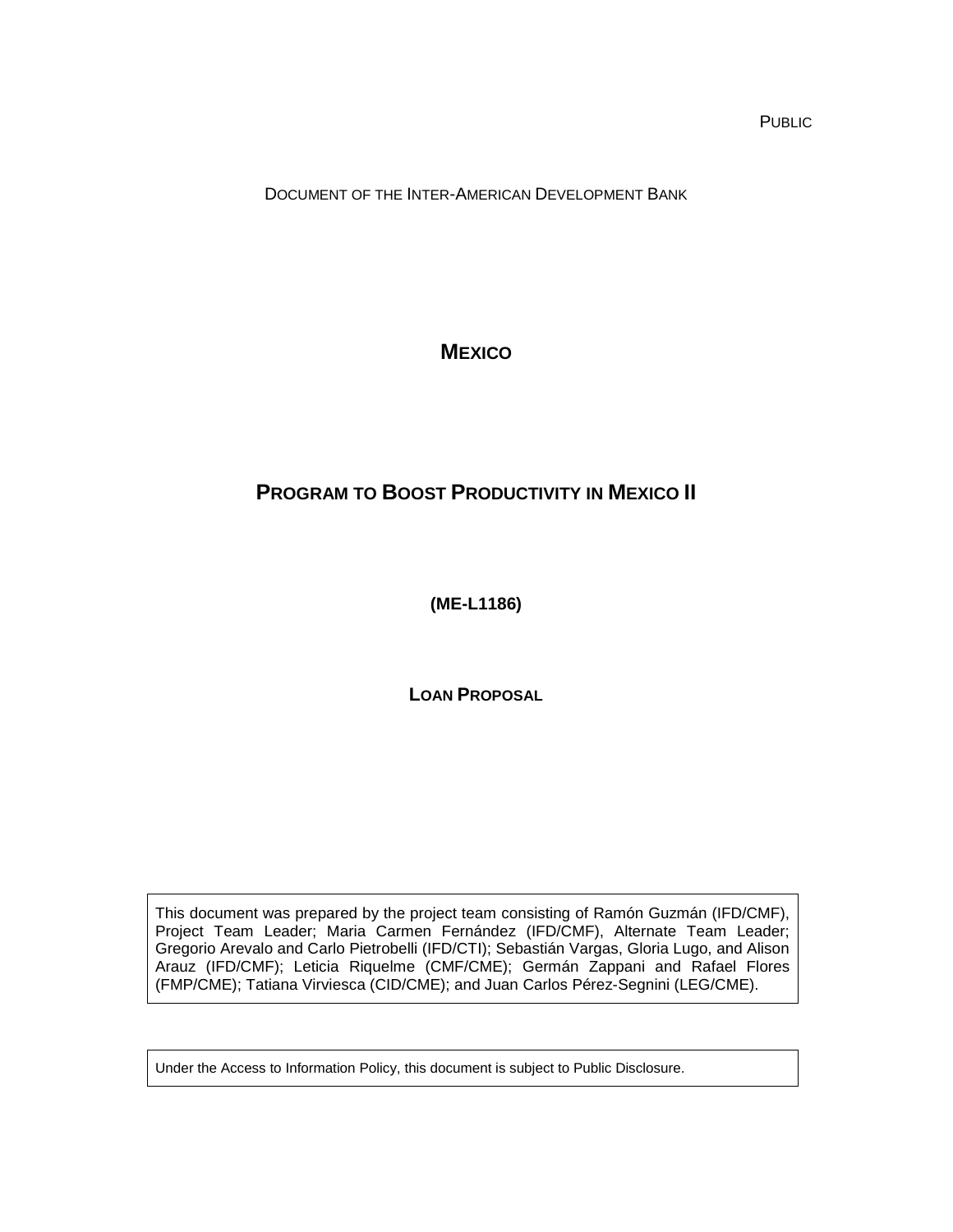### **CONTENTS**

## PROJECT SUMMARY

| I.   |                |  |
|------|----------------|--|
|      | А.<br>В.<br>C. |  |
| II.  |                |  |
|      | А.<br>B.<br>C. |  |
| III. |                |  |
|      | А.<br>В.       |  |
|      |                |  |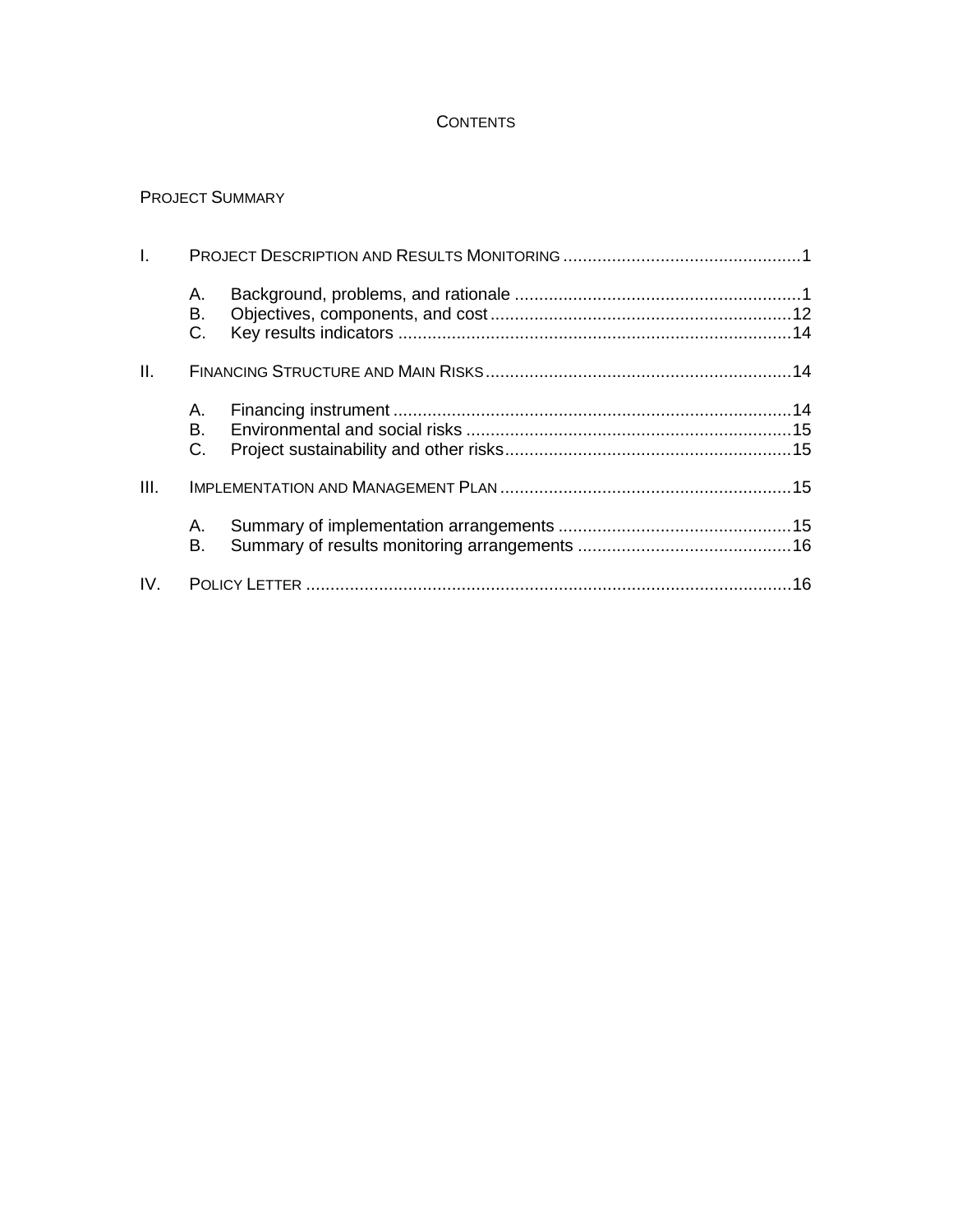#### **ANNEXES**

#### **PRINTED ANNEXES**

Annex I Summary Development Effectiveness Matrix

Annex II Policy matrix

#### **ELECTRONIC LINKS**

#### **REQUIRED**

- 1. [Policy Letter](http://idbdocs.iadb.org/wsdocs/getDocument.aspx?Docnum=40277447)
- 2. [Means of verification matrix](http://idbdocs.iadb.org/wsdocs/getDocument.aspx?Docnum=40128289)
- 3. [Results matrix](http://idbdocs.iadb.org/wsdocs/getDocument.aspx?Docnum=40128295)

#### **OPTIONAL**

- 1. [Economic analysis](http://idbdocs.iadb.org/wsdocs/getDocument.aspx?Docnum=40125056) of the program
- 2. [Monitoring and evaluation plan](http://idbdocs.iadb.org/wsdocs/getDocument.aspx?Docnum=40126391)
- 3. Support to SMEs and Financial Access/Supervision Sector Framework Document
- 4. Innovation, Science, and Technology Sector Framework Document
- 5. [The Global Competitiveness Report 2015–2016](http://reports.weforum.org/global-competitiveness-report-2015-2016/)
- 6. [Comparative policy matrix](http://idbdocs.iadb.org/wsdocs/getDocument.aspx?Docnum=40237354)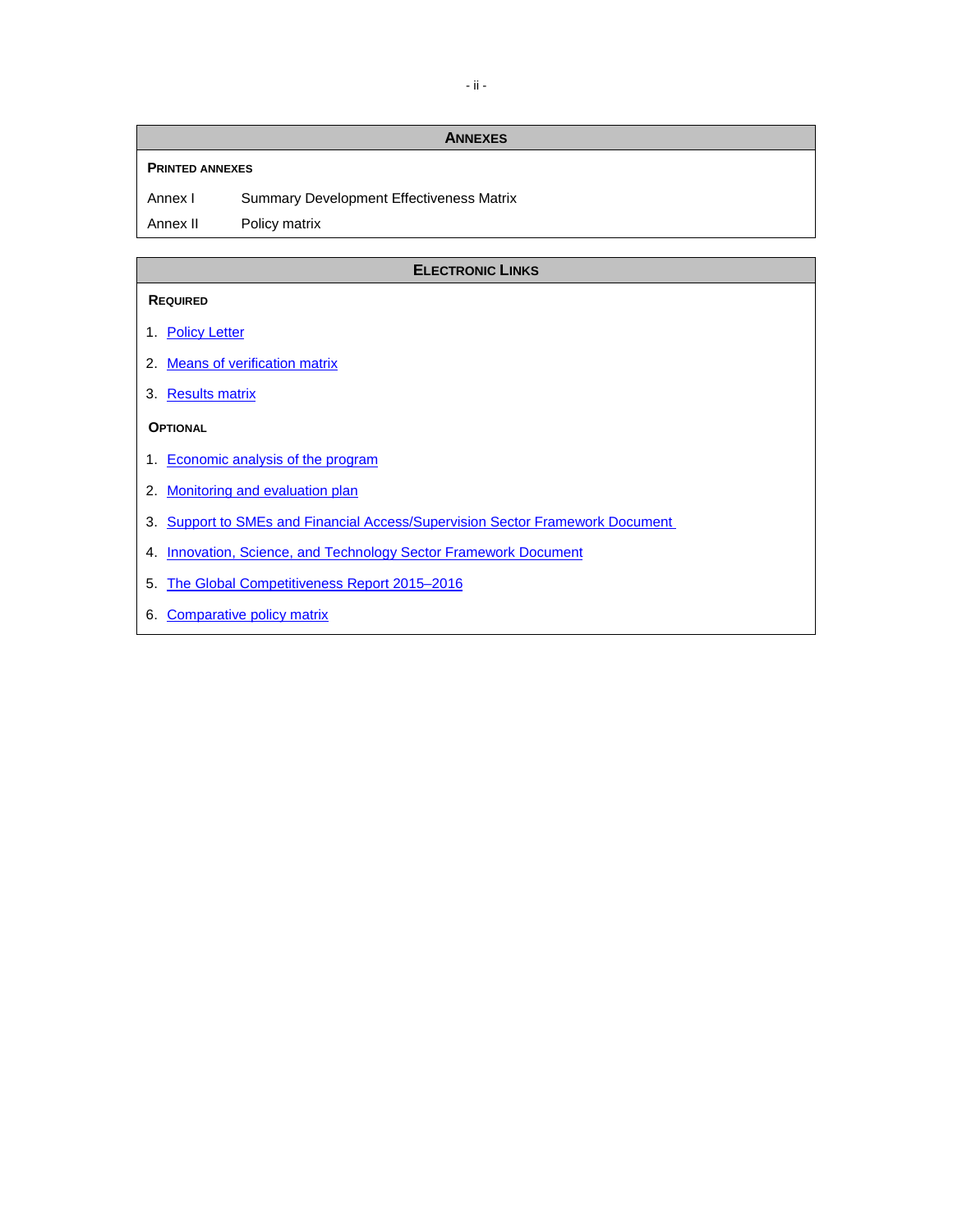#### **ABBREVIATIONS**

| <b>Business development services</b>                                  |
|-----------------------------------------------------------------------|
| <b>Conditional Credit Line for Investment Projects</b>                |
| Consejos Estatales de Productividad [State Productivity Councils]     |
| Comisión Nacional Bancaria y de Valores [National Banking and         |
| <b>Securities Commission]</b>                                         |
| Comisión Federal de Competencia Económica [Federal Economic           |
| <b>Competition Commission]</b>                                        |
| Comisión Federal de Mejora Regulatoria [Federal Regulatory            |
| <b>Improvement Commission]</b>                                        |
| Consejo Nacional de Ciencia y Tecnología [National Science and        |
| <b>Technology Council]</b>                                            |
| Comisión Nacional para la Protección y Defensa de los Usuarios de     |
| Servicios Financieros [National Commission for the Protection and     |
| Defense of Users of Financial Services]                               |
| Foreign direct investment                                             |
| Instituto Federal de Telecomunicaciones [Federal Telecommunications   |
| Institute]                                                            |
| Instituto Nacional del Emprendedor [National Entrepreneurs Institute] |
| Instituto Nacional de Estadística y Geografía [National Bureau of     |
| <b>Statistics and Geographyl</b>                                      |
| Micro, small, and medium-sized enterprise                             |
| Organisation for Economic Co-operation and Development                |
| Programmatic policy-based loan                                        |
| Program coordination unit                                             |
| Public development bank                                               |
| Plan Nacional de Desarrollo [National Development Plan]               |
| Programa Nacional de Financiamiento del Desarrollo [National          |
| <b>Development Financing Program]</b>                                 |
| Research, development, and innovation                                 |
| Sociedades Anónimas Promotoras de Inversión Bursátil [stock           |
| investment promotion corporations]                                    |
| Sistema de Apertura Rápida de Empresas [Rapid Business Startup        |
| System]                                                               |
| Department of Finance                                                 |
| Small and medium-sized enterprise                                     |
| Total factor productivity                                             |
| <b>World Economic Forum</b>                                           |
|                                                                       |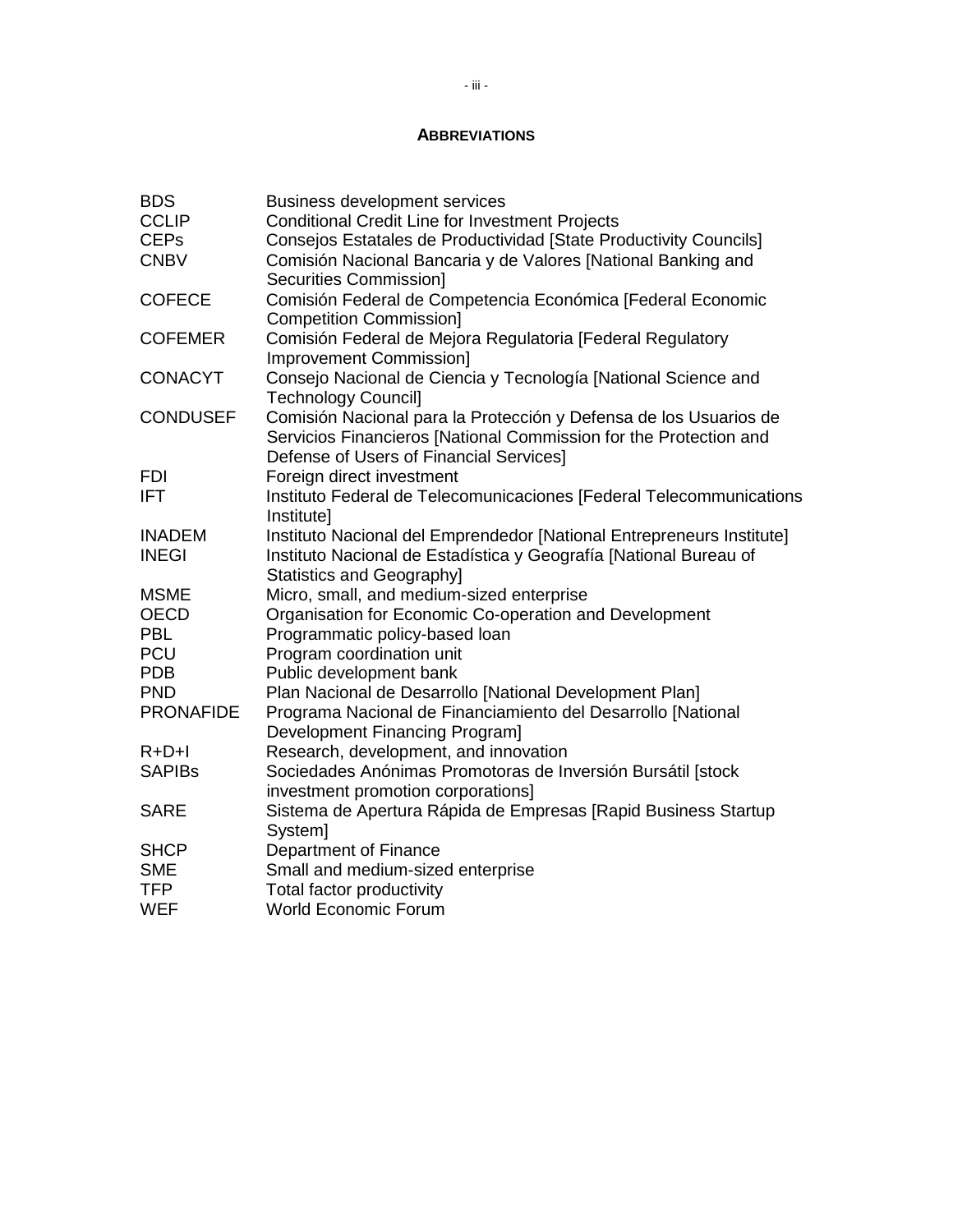#### **PROJECT SUMMARY**

### **[MEXICO](#page-0-0) [PROGRAM TO BOOST PRODUCTIVITY IN MEXICO II](#page-0-1) [\(ME-L1186\)](#page-0-2)**

|                                                                                                                                                                                                                                                                                                                                                                                                                                                                                                                                                     |                     | <b>Financial terms and conditions</b> |                    |                                           |                              |                                           |
|-----------------------------------------------------------------------------------------------------------------------------------------------------------------------------------------------------------------------------------------------------------------------------------------------------------------------------------------------------------------------------------------------------------------------------------------------------------------------------------------------------------------------------------------------------|---------------------|---------------------------------------|--------------------|-------------------------------------------|------------------------------|-------------------------------------------|
| <b>Borrower: United Mexican States</b>                                                                                                                                                                                                                                                                                                                                                                                                                                                                                                              |                     |                                       |                    | <b>Flexible Financing Facility</b> (a)    |                              |                                           |
|                                                                                                                                                                                                                                                                                                                                                                                                                                                                                                                                                     |                     |                                       |                    | <b>Amortization period:</b>               |                              | Bullet payment on 15 July 2028            |
| <b>Executing Agency: Department of Finance (SHPC)</b>                                                                                                                                                                                                                                                                                                                                                                                                                                                                                               |                     |                                       |                    | <b>Original weighted</b><br>average life: |                              | Maximum 11.83 years <sup>(b)</sup>        |
|                                                                                                                                                                                                                                                                                                                                                                                                                                                                                                                                                     |                     |                                       |                    |                                           | <b>Disbursement period:</b>  | 5 years                                   |
| <b>Source</b>                                                                                                                                                                                                                                                                                                                                                                                                                                                                                                                                       | Amount (US\$)       | $\%$                                  |                    | Grace period:                             |                              | Bullet payment on 15 July 2028            |
| <b>IDB (Ordinary Capital)</b>                                                                                                                                                                                                                                                                                                                                                                                                                                                                                                                       | 600 million         | 100%                                  |                    | Inspection and<br>supervision fee:        |                              | (c)                                       |
|                                                                                                                                                                                                                                                                                                                                                                                                                                                                                                                                                     |                     |                                       |                    | Interest rate:                            |                              | LIBOR-based                               |
|                                                                                                                                                                                                                                                                                                                                                                                                                                                                                                                                                     |                     |                                       | <b>Credit fee:</b> |                                           |                              | (c)                                       |
| <b>Total</b>                                                                                                                                                                                                                                                                                                                                                                                                                                                                                                                                        | 600 million         | 100%                                  |                    |                                           | <b>Currency of approval:</b> | U.S. dollars from the Ordinary<br>Capital |
| <b>Project at a Glance</b>                                                                                                                                                                                                                                                                                                                                                                                                                                                                                                                          |                     |                                       |                    |                                           |                              |                                           |
| Objective/description: The general objective of this programmatic policy-based loan (PBL) series is to boost productivity in Mexico.<br>This will be achieved through the following five specific objectives: (i) strengthen the institutional framework of the productivity<br>agenda; (ii) improve the allocation of production factors through access to business financing; (iii) strengthen competition and the<br>business climate; (iv) improve innovation and productive development; and (v) promote regional convergence in productivity. |                     |                                       |                    |                                           |                              |                                           |
| Special contractual conditions precedent to the sole disbursement: Disbursement of the loan proceeds will be contingent on<br>fulfillment of the policy reform conditions set forth in the Policy Matrix (Annex II), the Policy Letter, and the conditions established in<br>the loan contract (see paragraph 3.2).<br>This is the second of two consecutive, single-tranche loan operations that are technically linked but financed independently under                                                                                           |                     |                                       |                    |                                           |                              |                                           |
| the programmatic PBL modality.                                                                                                                                                                                                                                                                                                                                                                                                                                                                                                                      |                     |                                       |                    |                                           |                              |                                           |
| <b>Exceptions to Bank policy: None.</b>                                                                                                                                                                                                                                                                                                                                                                                                                                                                                                             |                     |                                       |                    |                                           |                              |                                           |
| <b>Strategic alignment</b>                                                                                                                                                                                                                                                                                                                                                                                                                                                                                                                          |                     |                                       |                    |                                           |                              |                                           |
| Challenges:(d)                                                                                                                                                                                                                                                                                                                                                                                                                                                                                                                                      | <b>SI</b>           | ⊽                                     | PI                 | ⊽                                         | EI                           | ⊽                                         |
| Crosscutting areas:(e)                                                                                                                                                                                                                                                                                                                                                                                                                                                                                                                              | ⊽<br>GD<br>CC<br>IC |                                       |                    |                                           |                              |                                           |

(a) Under the Flexible Financing Facility (document FN-655-1), the borrower has the option of requesting changes to the amortization schedule, as well as currency and interest rate conversions. The Bank will take operational and risk management considerations into account when reviewing such requests.

(b) The original weighted average life and grace period may be shorter, depending on the effective signature date of the loan contract.

(c) The credit fee and inspection and supervision fee will be established periodically by the Board of Executive Directors in accordance with the corresponding policies.

(d) SI (Social Inclusion and Equality); PI (Productivity and Innovation); and EI (Economic Integration).

(e) GD (Gender Equality and Diversity); CC (Climate Change and Environmental Sustainability); and IC (Institutional Capacity and the Rule of Law).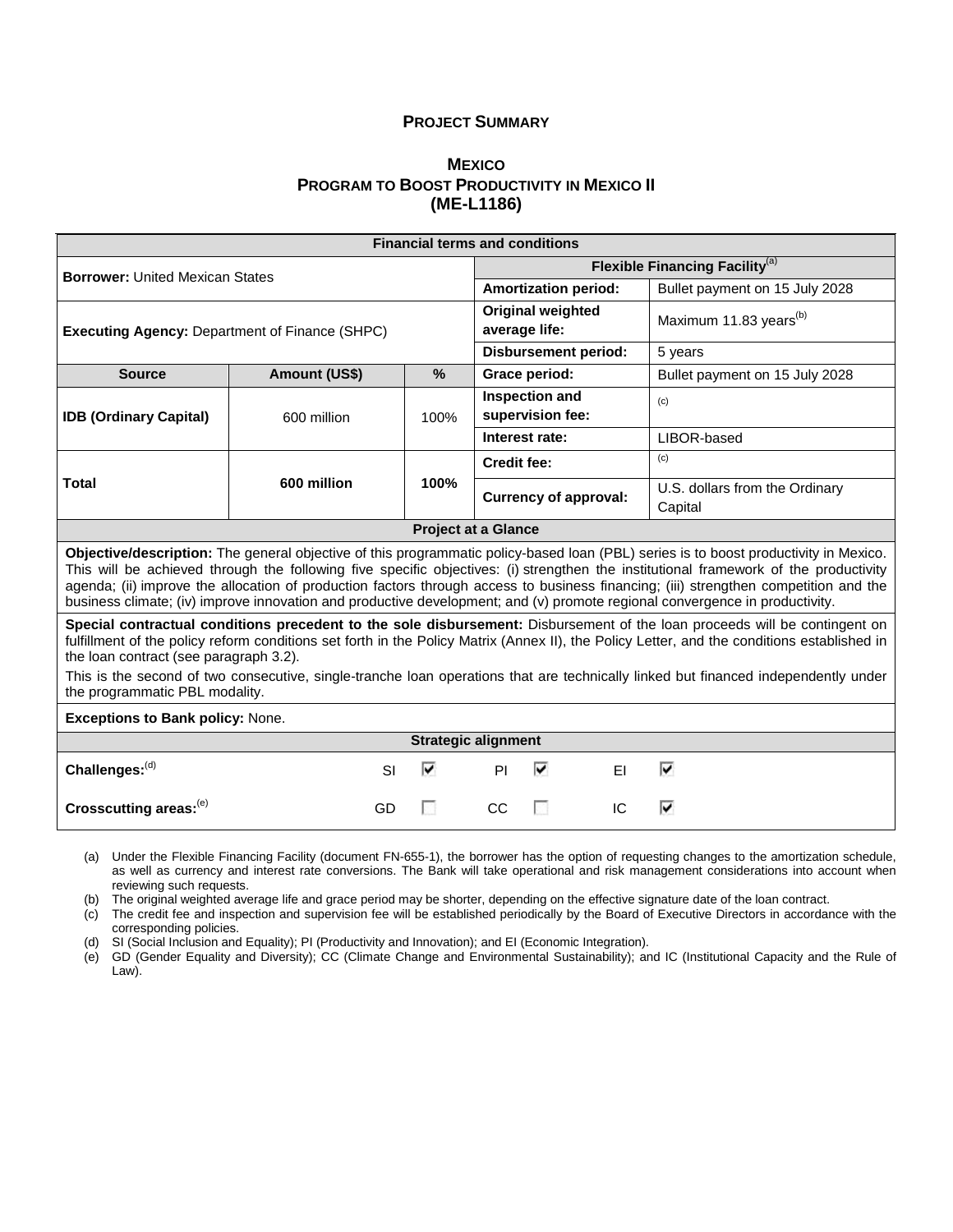## **I. PROJECT DESCRIPTION AND RESULTS MONITORING**

### **A. Background, problems, and rationale**

- 1.1 **Background.** This project is the second in a series of two programmatic policybased loans (PBLs) intended to boost productivity. The series began in 2013 (2993/OC-ME), with approval of the 2013-2018 National Development Plan (PND), and was agreed on with the Government of Mexico as a complement to a series of structural measures designed to strengthen the country's productive base.
- 1.2 The policies of both loans incorporate elements of various reform initiatives (for example those grouped by the Mexican government under the so-called Financial Reform or the Telecommunications Reform). All these policies, envisaged together with the other reforms undertaken by the Mexican government on the basis of a multi-party consensus forged in the Pact for Mexico (Education Reform, Energy Reform, Financial Reform), constitute a synchronized agenda for ambitious structural change. Specifically, the proposed operation supports policy reforms whose specific objectives are to eliminate structural barriers that affect businesses' access to financing, improve the business climate and competition among businesses, modernize the national innovation and research system, and promote more balanced regional development. These objectives are identical to the ones envisioned in 2013 when the first operation in this series of programmatic loans was approved [\(2993/OC-ME\).](http://idbdocs.iadb.org/wsdocs/getDocument.aspx?DOCNUM=39754717) In that operation, the program's main legal and institutional reforms were identified. The loan was disbursed in the same year, once the conditions precedent were fulfilled. This second project will consolidate policy decisions that have achieved significant progress to date, particularly the reforms approved in the telecommunications and financial sectors.
- [1](#page-5-0).3 **Macroeconomic context.** Mexico has a solid economic policy framework,<sup>1</sup> which has enabled it to maintain macroeconomic stability despite the recent rise in international financial market volatility and the sharp drop in oil prices. Inflation fell to an historic low in 2015, closing the year at 2.1% supported by the telecommunications reform and lower prices of energy goods, and has remained below the 3% target thus far in 2016. This has contributed to real gains in family purchasing power, driving domestic demand and economic growth in the face of less external demand for Mexican manufactures. Despite the unfavorable global environment between 2013 and 2016, the economy grew moderately, averaging 2.1%. Growth of around 2% is expected in 2016 following the significant slowdown in the second quarter of the year to an annual 1.5% (seasonally adjusted figures). In 2015, government revenue was affected by the sharp drop in international oil prices, $<sup>2</sup>$  $<sup>2</sup>$  $<sup>2</sup>$  although it was largely offset by a significant increase of three percentage</sup> points of GDP in nonoil tax revenue, spurred by the impact of the 2014 tax reform

<span id="page-5-0"></span>Monetary policy is governed by a system of inflation targets. In addition, the flexible exchange rate has allowed the economy to adjust to external shocks. Fiscal policy is governed by a fiscal rule that sets annual caps on the deficit and on spending growth. Mexico also has a solid regulatory and supervisory framework for the financial system (IMF 2015) that complies with international standards.  $\overline{\phantom{a}}$ 

<span id="page-5-1"></span><sup>2</sup> In 2015, the average price of Mexico's crude oil mix ended the year at just 28.2% of the value observed at the end of 2013. In 2015, the government's oil revenue was 3.7 percentage points of GDP lower than in 2013.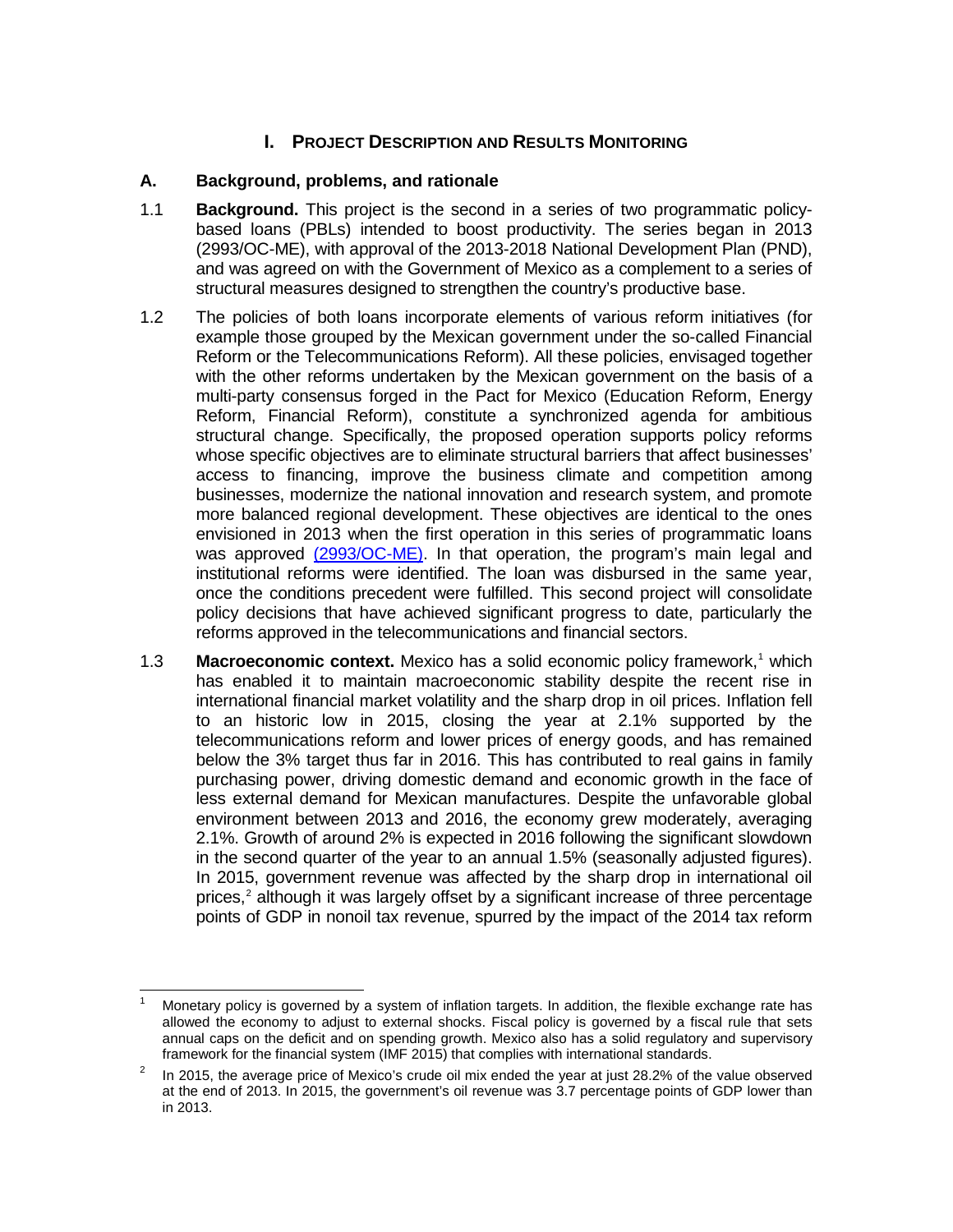and the reduction in the gasolines subsidy.<sup>[3](#page-6-0)</sup> Additionally, to address this decline in revenue, and in a scenario of low international oil prices over a long period of time, in early 2016 the government has announced reductions in public spending of approximately 1% of GDP. Moreover, the government is committed to continuing the process of fiscal consolidation begun in 2014 for the next two years, which should stabilize the public sector's financial requirements at 2.5% of GDP in 2018.

- 1.[4](#page-6-1) **Productivity issues.** A number of diagnostic assessments<sup>4</sup> agree that the country's biggest long-term challenge is to secure conditions that enable the economy to boost its productivity. Growth in Mexico's productivity over the last 25 years has been low compared to the regional average, the region's main economies, and the advanced countries.<sup>[5](#page-6-2)</sup> Since 1991, the contribution of total factor productivity (TFP) to growth has been negative, subtracting 0.33 percentage points from average annual GDP growth between 1991 and 2014, while the value of production over the period grew by 3.01%. Recent provisional figures for TFP growth in 2013 and 2014 are negative (-0.65 and -0.19 of annual average growth, respectively).<sup>[6](#page-6-3)</sup> This is the main reason why, despite having experienced a rapid buildup of the factors of labor and capital, the gap in per capita GDP in Mexico has widened compared to the more advanced economies<sup>[7](#page-6-4)</sup> and development has fallen short over the last three decades, with an impact on poverty.<sup>[8](#page-6-5)</sup>
- 1.5 The constraints on productivity growth in Mexico fall into two categories: those that distort the efficient allocation of the factors of production between sectors (constraints on access to credit, the business climate, including problems of competition and an inefficient contractual and regulatory framework, quality of education, and policies that encourage informality); and those that hamper growth in productivity inside businesses (lack of research, development, and innovation, training, and education). The economic structure is marked by geographical and entrepreneurial duality and by a degree of informality that results in inequities. The concentration of regional economic activity in the central, northern, and western parts of the country widens disparities between states and cuts into aggregate productivity.[9](#page-6-6) Small enterprises account for 99% of the total, 57% of private employment, and 23% of value added, while medium-sized and large companies

<span id="page-6-0"></span>The reform was supported by the Bank's Public Finance Strengthening Program, Phases I and II (3201/OC-ME NS and ME-L1189).  $\overline{a}$ 

<span id="page-6-1"></span>Levy (2010) "Good Intentions, Bad Outcomes, Social Policy, Informality, and Economic Growth in Mexico," International Monetary Fund (IMF). *Financial Sector Assessment Program* (FSAP), 2012; IMF, 2015 Article IV Consultation. World Economic Forum (WEF), The Global Competitiveness Report 2014- 2015.

<span id="page-6-2"></span><sup>5</sup> For a comparative view of productivity growth, see: Pagés, C., ed. (2010). *The Age of Productivity*, IDB-DIA; [Organization for Economic Co-operation and De](http://www.oecd.org/economy/surveys/Mexico-Overview-2015%20Spanish.pdf)velopment Economic Surveys. Mexico. Overview.

<span id="page-6-3"></span><sup>&</sup>lt;sup>6</sup> [Source: National Bureau of Statistics and Geography \(INEGI\). 2016.](http://www.inegi.org.mx/est/contenidos/proyectos/cn/ptf/)

<span id="page-6-4"></span> $7$  See C. Daude and E. Fernández Areas. (2010). On the Role of Productivity and Factor Accumulation in Economic Development in Latin America and the Caribbean, IDB-WP-155.

<span id="page-6-5"></span><sup>8</sup> Gordon H. [Hanson \(2010\):](http://www.nber.org/papers/w16470.pdf) Why isn´t Mexico Rich? Journal of Economic Literature, American Economic Association, vol. 48 (4), pages 987-1004, December. Describes the main factors behind low growth (1.1% in the last two decades) and productivity: weakness of the credit markets, size of the informal sector, and high production costs associated with inadequate regulation in sectors such as telecommunications, the Internet, and electric power.

<span id="page-6-6"></span> $9$  In the six most productive states, nonoil labor productivity is 67.2% above the average and grew by 10.4% between 1993 and 2008, while in the 12 least productive states, productivity is 32% below the average and has shrunk by 7%. Figures based on the economic censuses 1993–2008.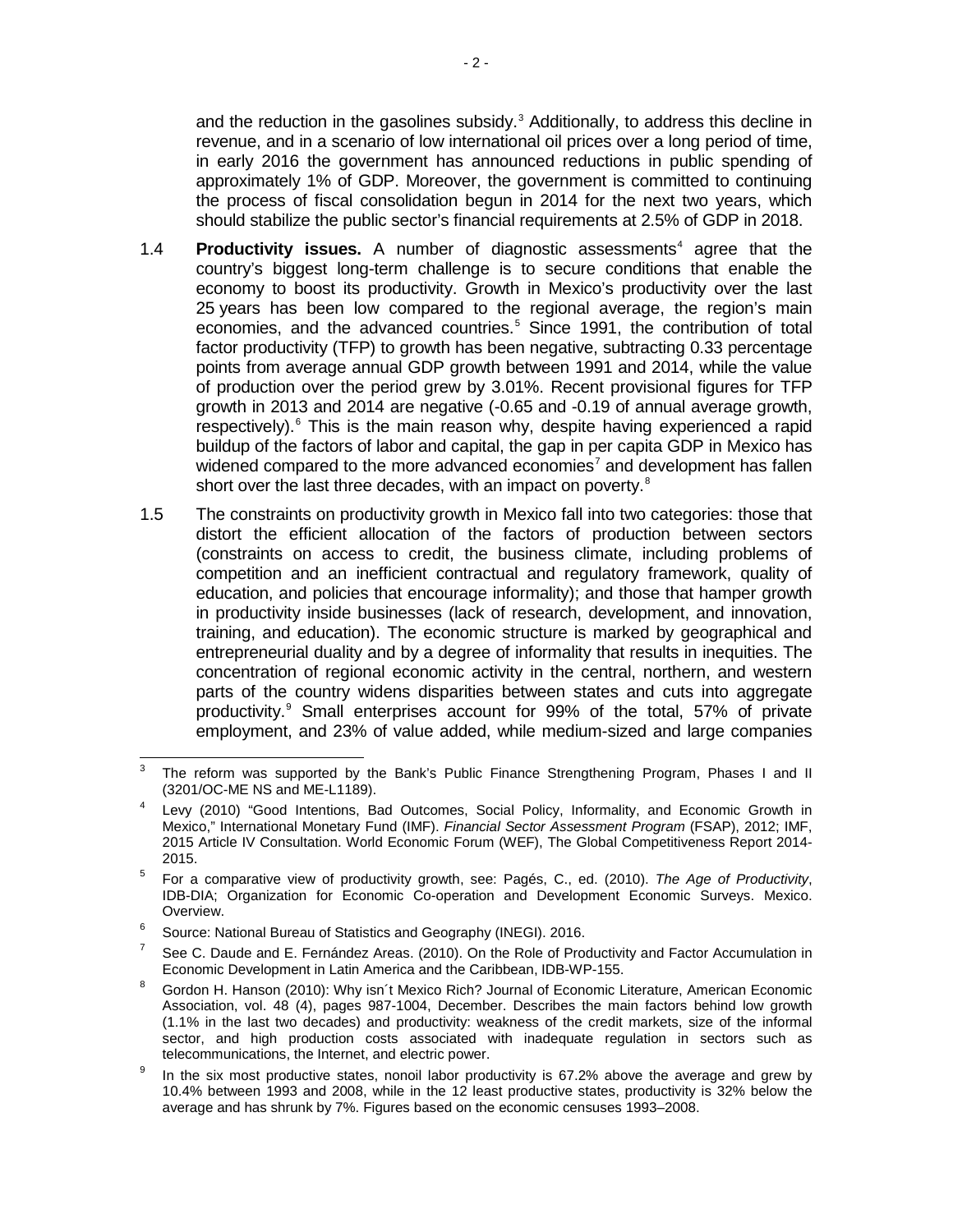(with more than 50 workers) account for 1%, 43%, and 77%, respectively. Moreover, two thirds of all businesses are informal, accounting for 35% of jobs and 21% of value added.[10](#page-7-0) About 57% of workers are employed in the informal sector, although the number has been dropping slightly.<sup>[11](#page-7-1)</sup> Furthermore, informality is countercyclical and forestalls the transmission of the positive effects that negative shocks can have on growth.<sup>[12](#page-7-2)</sup>

- 1.6 To address the challenge of low productivity, the Mexican government decided to undertake a structural reform agenda and attack the main constraining and lagcausing factors. The measures were identified in the first operation and are updated and presented below.<sup>[13](#page-7-3)</sup> These reforms go hand in hand with the extensive work the Bank has been doing to support the country in recent years, especially through investment programs to finance Mexican public financial institutions with the aim of strengthening sector productivity (see paragraph 2.4) (loans 2838/SX-ME, 3335/OC-ME, 3178/OC-ME, 3178/OC-ME, 3302/OC-ME, 3597/OC-ME, 3531/OC-ME, and 3563/OC-ME).
- 1.7 **Institutional framework to support productivity.** One of the factors identified to boost productivity was the establishment of a formal institutional framework to organize cooperation between the public and private sectors and the dialogue among political, economic, and social agents. In Mexico, public-private collaboration is essentially informal and poorly structured.[14](#page-7-4) It was therefore important to strengthen the institutional framework that structured such collaboration. To maximize the benefits of public-private dialogue, an organization was needed, endowed with a well-defined mandate, transparent rules, balanced and operational representation of interests, and strong technical capacity.<sup>[15](#page-7-5)</sup>
- 1.8 In the context of the first programmatic loan (2993/OC-ME), the Mexican government approved the PND, incorporating the productivity strategy as a crosscutting element and establishing the National Productivity Committee as a forum for dialogue between the government (finance, education, and labor) and economic and social agents (including unions and universities) with the capacity to propose and deploy actions, and the Business Advisory Council as a forum for formal dialogue between the government and business organizations. In 2014, the

<span id="page-7-0"></span>The figures are from the 2014 economic census.  $10$ 

<span id="page-7-1"></span><sup>&</sup>lt;sup>11</sup> Average informality over the 2005-2014 period involved 59% of the workforce (Source: INEGI, National Occupation and Employment Survey, and the Mexican Social Security Administration).

<span id="page-7-2"></span> $12$  A. Fernández and A. Meza (2015). "Informal employment and business cycles in emerging economies: The case of Mexico*,*" [Review of Economics Dynamics 18 \(2015\) \(381-405\).](http://ac.els-cdn.com/S1094202514000416/1-s2.0-S1094202514000416-main.pdf?_tid=a6675f6a-cf67-11e5-a42b-00000aacb35f&acdnat=1455048158_d5755060edf76f3f6d043465b81980a9) The authors present empirical and theoretical evidence on the nature and impact of the informal labor market on economic cycles in Mexico.

<span id="page-7-3"></span><sup>&</sup>lt;sup>13</sup> The policy matrix of the first programmatic loan already included the commitments for this second loan. The changes in how those commitments are formulated are merely semantic/formal. See optional electronic link #6, comparative policy matrix.

<span id="page-7-4"></span><sup>14</sup> Ross Schneider (2010). Business-Government Interaction in Policy Councils in Latin America*,* IDB WP 167.

<span id="page-7-5"></span><sup>15</sup> A. Rodríguez Clare (2011). Institutions for Productive Development Policy*,* IDB, Mimeo.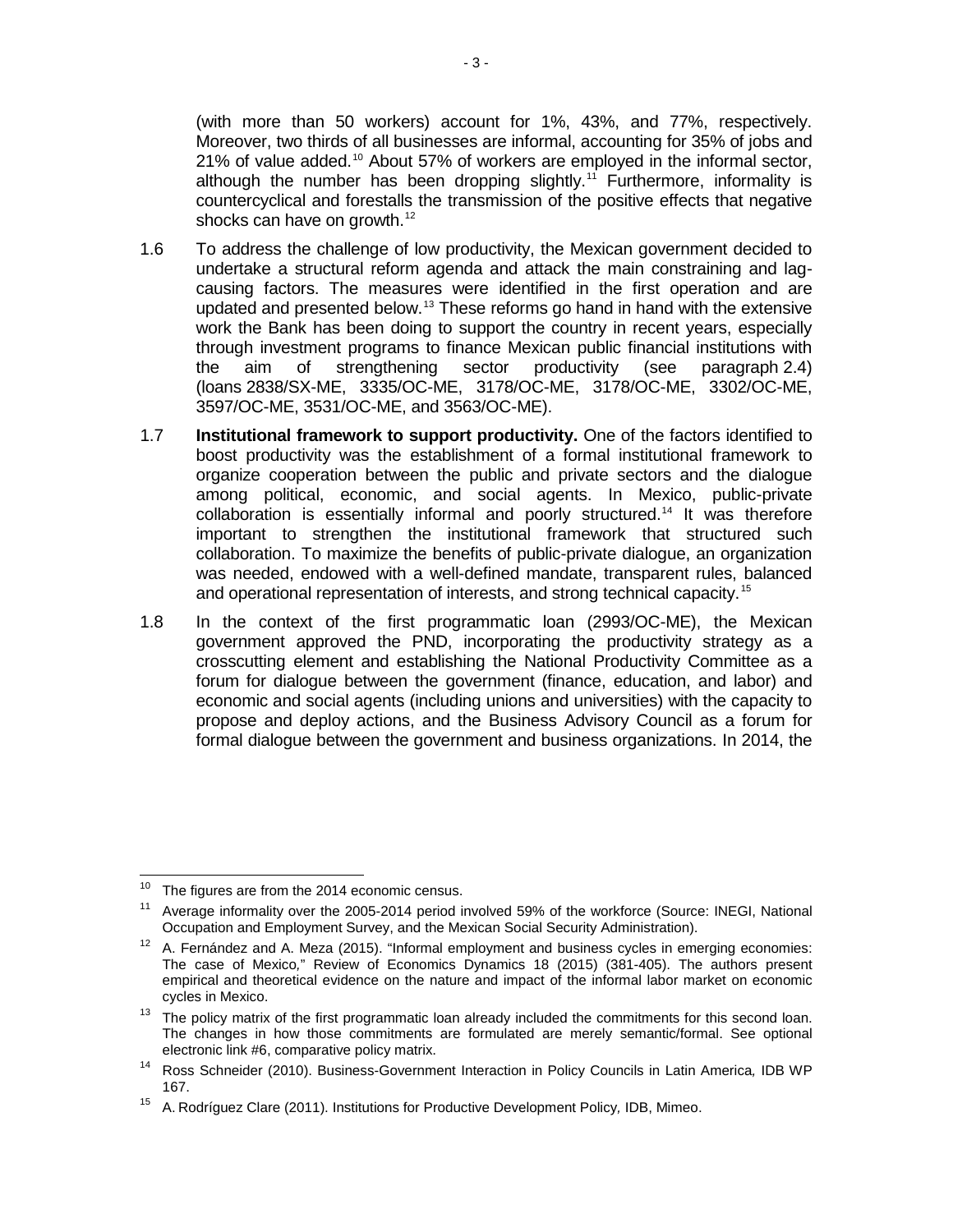subcommittees met more than 86 times.<sup>[16](#page-8-0)</sup> On 6 May 2015, the Productivity and Competitiveness Law was promulgated, institutionalizing the National Productivity Committee and its role in building a long-term economic development policy.

- 1.9 In this context, the short-term challenge to be addressed in this second operation is to help lay the institutional and governance foundations for the effective operation of the information and dialogue framework among the public, private, and social agents, and the promotion of consistency among the three levels of government. Sector strategies will also be agreed upon in priority sectors, and metrics will be adopted to track the relevant indicators in the programming of productivity and competitiveness policies through publication of the corresponding policies.
- 1.10 **Improved allocation of production factors through access to business financing.** Another factor identified by the Mexican government to promote productivity was enhancement of financial system effectiveness and efficiency, as a key area for action to channel investment projects and promote the efficient reallocation of the factors of production into highly productive activities. Today, factors such as high levels of informality exacerbate the problems of obtaining information and make credit analysis difficult, thereby increasing the cost of financing or of the collateral required. This situation reduces the growth opportunities of the most productive businesses that are on the leading edge of  $technology<sup>17</sup>$  $technology<sup>17</sup>$  $technology<sup>17</sup>$  and the incentives to formalize for entrepreneurs who could see access to credit as an incentive for doing so. [18](#page-8-2) This further skews the business structure toward microenterprise and informality, reducing aggregate productivity. The financial system in Mexico is profitable, liquid, and well-capitalized,<sup>[19](#page-8-3)</sup> but it does not provide credit for businesses under suitable terms and conditions or in sufficient amounts. The financial reforms $^{20}$  $^{20}$  $^{20}$  have been aimed at removing structural constraints in the supply of credit in four complementary areas that are addressed in this operation:
	- a. Under the first programmatic loan (2993/OC-ME), a new legal and regulatory framework was established to **boost the effectiveness and efficiency of public development banks (PDBs),** with submission of the Credit Institutions Law and the legislation governing the country's PDBs to Congress. The main objective of this reform was to make the regulatory framework governing PDBs more flexible, to contribute to financial system development. Progress was made in the legal framework toward clearly defining the banks' mandate in facilitating access to credit and financial

<span id="page-8-0"></span>Nineteen of the 26 committee agreements signed during the regular meetings have been acted on. In particular, diagnostic assessments have been conducted examining the productivity gaps between sectors and prioritizing strategies, taking into account the size of the sector (number of jobs) and its level of productivity. For example, in the Economy Formalization Subcommittee, it was agreed to simplify bureaucratic requirements and reduce the costs of starting up and operating formal businesses; and in the Subcommittee to Support SMEs and Entrepreneurs, a program was formulated to establish value<br>chains in the auto parts, electricity-electronics, and tourism sectors.  $16$ 

<span id="page-8-1"></span><sup>&</sup>lt;sup>17</sup> R. G. Rajan and L. Zingales (1998). Financial dependence and growth, American Economic Review, 88.<br><sup>18</sup> For an analysis of the links between credit and formality: L. Cata, C. Pagés, and M.F. Rosales, Financial

<span id="page-8-2"></span>Dependence, Formal Credit and Informal Jobs*,* IDB-WP-118.

<span id="page-8-3"></span><sup>&</sup>lt;sup>19</sup> The banking system's return on assets (ROA) and return on equity (ROE) at December 2015 were<br>1.32% and 12.47%, respectively. Source: National Banking and Securities Commission (CNBV), 2016.

<span id="page-8-4"></span><sup>&</sup>lt;sup>20</sup> A description of the financial reforms can be found at: Análisis de la Reforma Financiera. Price [WaterhouseCoopers, S.C., Mexico, Sector Financiero, 2013.](http://www.pwc.com/mx/es/industrias/archivo/2013-11-boletin-reforma-financiera.pdf)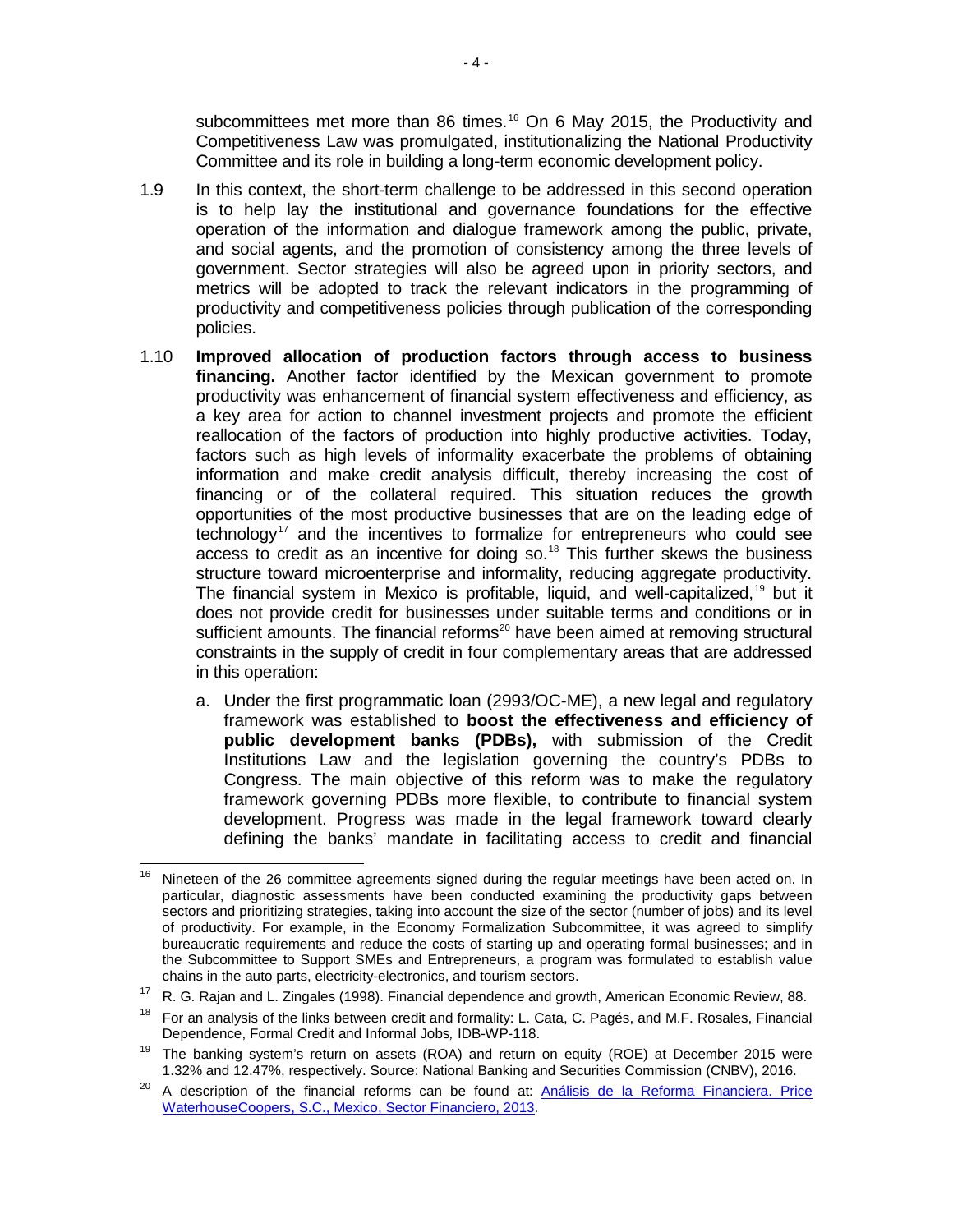services, with the establishment of rates, tenors, operational risks, and types of business. The mandates of the PDBs was broadened in priority areas for national development, such as small and medium-sized enterprises (SMEs). These measures have already had short-term results, as reflected in the lower interest rates for micro, small, and medium-sized enterprises  $(MSMEs)^{21}$  $(MSMEs)^{21}$  $(MSMEs)^{21}$  and in the increase in the financing available to the private sector.<sup>22</sup> The second programmatic loan will consolidate the reform of PDBs through the development and publication of a National Development Financing Program (PRONAFIDE) and an improvement in the administration of human capital.

- b. **Development of the capital market as an alternative to bank credit, which enables businesses to diversify their liabilities and strengthen their balance sheets.** With the aim of stimulating capital market development in Mexico, progress was made in the improvement of regulations to increase legal certainty and attract more issuers and investors, with the submission to Congress of amendments to the Securities Market Law, which sought to speed up the process of issuing securities in the market, in a framework of legal certainty and security, and to improve the modus operandi of the entities that comprise it. In addition, the reform of the Investment Companies Law makes the current regime more flexible and standardizes categories included in the rest of the laws. As a result of this reform, there are fewer requirements related to tenors and the minimum shareholders' equity required to turn stock investment promotion corporations (SAPIBs) into stock corporations under the Securities Market Law. In addition, the category of investment funds has been created to replace investment companies under the Commercial Companies Act. In the second programmatic loan, in the context of the capital market, the development and publication of regulatory guidelines and capital market access programs for SMEs and the development and publication of secondary regulations related to investment funds will move forward.
- c. **Enhanced competition in financial services and consumer protection**. The objective is to enhance the mobility of financial services users and ensure access by all banks to credit information systems, while guaranteeing consumer protection. Progress was made in this regard under the first program with the submission to Congress of a regulatory framework governing competition, to increase user mobility, eliminate restrictions on foreign direct investment (FDI), and amend the Financial Service Users Protection and Defense Law to include all financial services within its target sphere. To date, the adjustment of the legal framework of the National Commission for the Protection and Defense of Users of Financial Services (CONDUSEF) has provided, among other advances, for the creation of a consultation tool, the Financial Entities Bureau, which will enable users of financial services to obtain relevant information for decision making. $23$

<span id="page-9-0"></span><sup>21</sup> Average interest rates fell by 4.32 points for microenterprises, 4.85 for small businesses, and 1.48 for medium-sized businesses between July 2009 and September 2014. Source: CNBV.  $21$ 

<span id="page-9-1"></span> $22$  In 2014, the PDBs granted more than 1.82 billion pesos in financing to the private sector (6.7% of GDP), for annual growth of 15%. Source: National Development Financing Program 2013-2018*, Logros 2014,* Government of Mexico.

<span id="page-9-2"></span><sup>&</sup>lt;sup>23</sup> As of the third quarter of 2015, the **Bureau** had information on 4,104 financial institutions in 25 sectors and the website had received 485,356 visits since it was launched on 30 September 2015.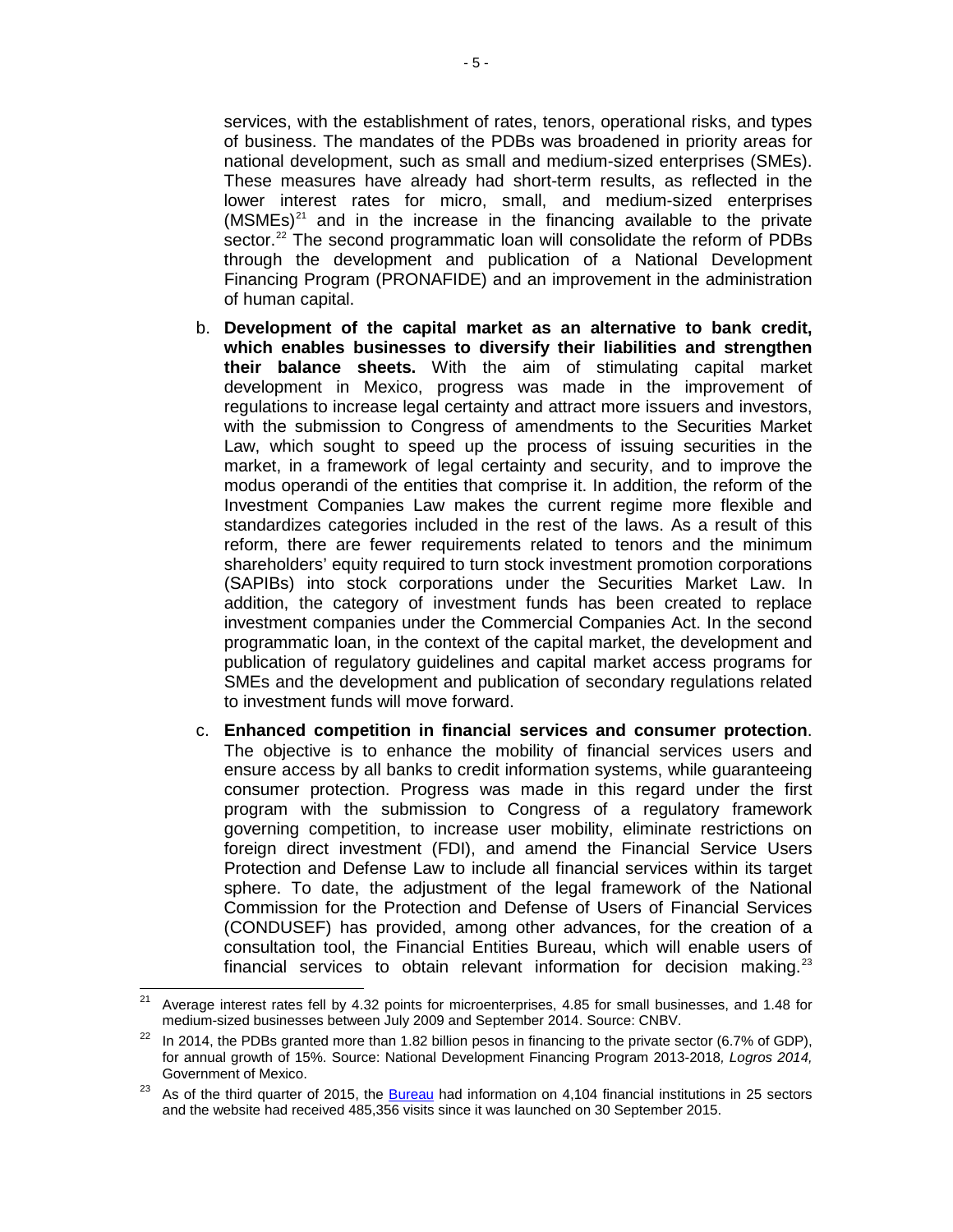However, the Department of Finance (SHCP) still needs to develop and publish a system to evaluate the performance of public banks, bank operations, and compliance with the precepts established in the reform as part of the competition and protection framework for users of financial services. CONDUSEF's Charter, the Law for the Protection and Defense of Users of Financial Services and provisions applicable to financial institutions, also need to be amended for purposes of institutional strengthening. These matters are covered in the second operation.

- d. **Strengthening of prudential regulation**. The aim is to ensure that the autonomy and capacities of prudential regulation institutions are strengthened. Given the concentration of the banking structure in Mexico, and to ensure the integrity and stability of the financial system and protect its investors, depositors, and participants, under the first programmatic loan progress was made towards establishing a regulatory framework that strengthened the CNBV's autonomy and supervisory capacity. Prudential regulation was improved by raising the corporate governance and information standards for unregulated financial institutions and financial group regulation, through amendments to the Financial Groups Act in keeping with international standards. However, to move ahead with the reform, liquidity standards and self-correction measures to be observed by full-service banks and credit institutions would need to be implemented. These advances are included in the second loan operation.
- 1.11 **Improved competition and business climate**. The development of these institutions is key to the efficient allocation of factors. For example, frameworks regulating competition or the efficient enforcement of collateral obligations are essential for improving access to the capital factor by the most growth-oriented and efficient companies. Business climate reforms can lead to increases in production and TFP ranging from 20% to 58% and from  $7\%$  to 19%, respectively.<sup>[24](#page-10-0)</sup> In 2015-2016, Mexico was ranked 57th in the World Economic Forum's (WEF) competitiveness ranking, which measures the business climate.[25](#page-10-1) In 2016, the **competitiveness indicators** showed progress in the Global Competitiveness Report ranking, thanks to the financial market reforms (up 17 places to 47th), greater business sophistication (up 8 places to 46th), and fostering of innovation (59th). Three areas of the business climate were identified in the first loan as offering room for improvement: (i) competition in key sectors; (ii) efficiency and effectiveness in the enforcement of contracts and bankruptcy proceedings; and (iii) simplification of the regulatory burden (WEF,  $2015-2016$ )<sup>[26](#page-10-2)</sup>
	- a. Under the first programmatic loan (2993/OC-ME), competition was improved in strategic sectors by granting greater autonomy and regulatory capacity to the Federal Economic Competition Commission (COFECE). In the area of telecommunications, entry barriers were lowered through the deregulation of

<span id="page-10-0"></span><sup>&</sup>lt;sup>24</sup> See D. Norris et al. Reforms and Distance to Frontier, IMF Discussion Note, 2013.<br><sup>25</sup> The WEE's Clabel Compatitivances Index combines 114 indicators groundd into  $24\,$ 

<span id="page-10-1"></span><sup>25</sup> The WEF's Global Competitiveness Index combines 114 indicators grouped into 12 institutional pillars: institutions, infrastructure, macroeconomic environment, health and primary education, higher education and training, goods market efficiency, labor market efficiency, financial market development, technological readiness, market size, business sophistication, and innovation. In this ranking, the United States placed 3rd, Chile 35th, Panama 50th, Costa Rica 53rd, and Colombia 61st.

<span id="page-10-2"></span><sup>&</sup>lt;sup>26</sup> Other areas related to business climate in Mexico that affect businesses but are not addressed by the program are security and education. Nonetheless, the PND contains concrete actions in these areas.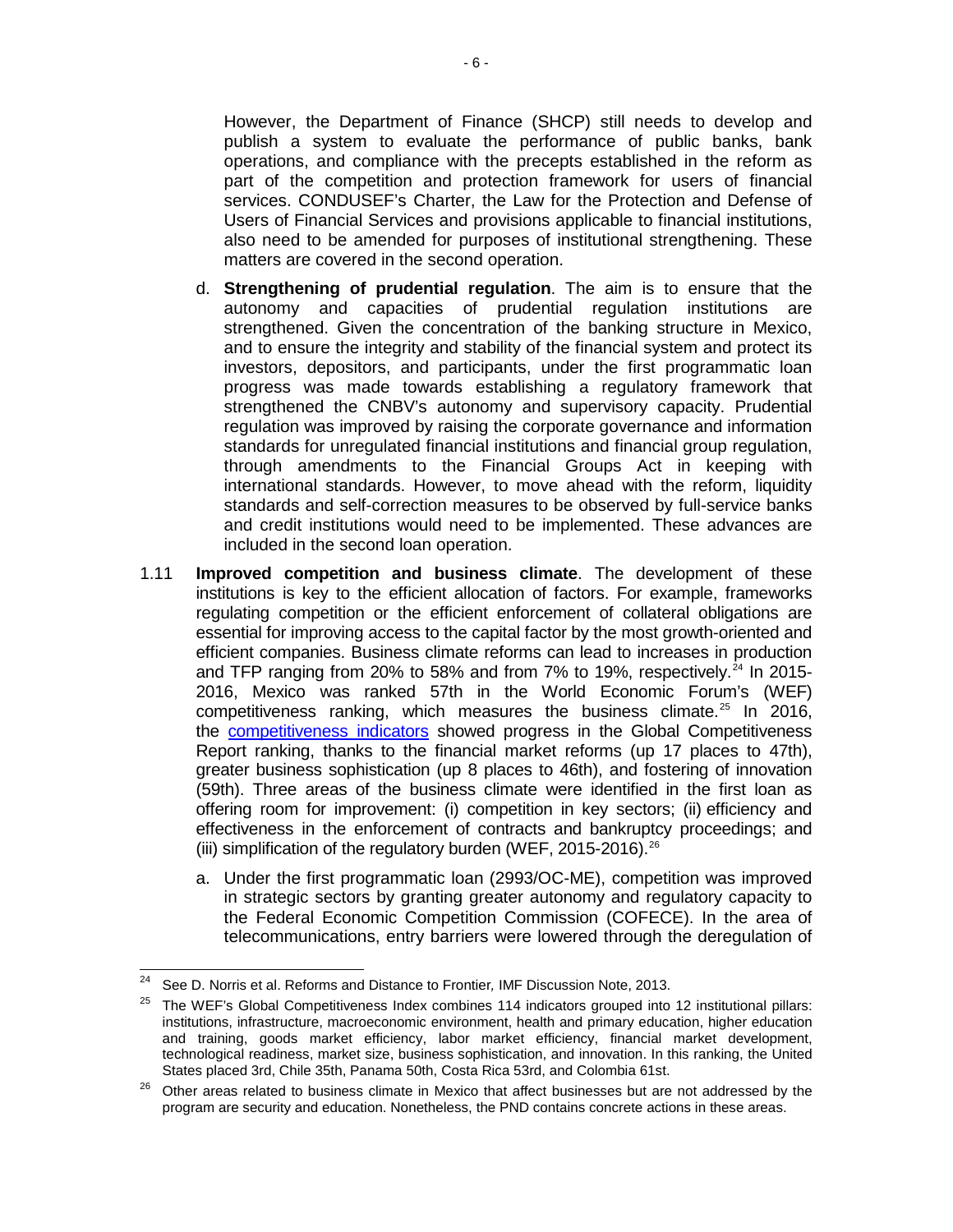investment (as in other sectors) and the capacities and autonomy of the Federal Telecommunications Institute (IFT) were increased.<sup>[27](#page-11-0)</sup> These reforms have had a very direct impact on consumers in the form of lower prices.<sup>[28](#page-11-1)</sup> The pending challenges addressed with the new programmatic loan include [amendments to the Competition Act,](http://www.dof.gob.mx/nota_detalle.php?codigo=5242430&fecha=09/04/2012) with the aim of promoting incentives for the growth of the most innovative businesses as well as more efficient business management. In the sphere of telecommunications, progress is still needed in terms of fixed and mobile broadband services penetration.<sup>[29](#page-11-2)</sup> To this end, a constitutional reform was presented in 2013, whose main thrust was to expand basic rights—access to information and telecommunications technologies and broadband—, update the legal framework, strengthen the regulatory agencies including the IFT, and promote effective competition, universal digital inclusion, and new broadband infrastructure. With broadband deregulation on 31 December 2015, headway still needs to be made in the project to promote coverage and the solicitation of bids for the shared network, which provides for better use of the spectrum, the trunk optic fiber network, and all other public assets, with the aim of increasing coverage and lowering consumer telecommunications rates. The proposed programmatic loan calls for amendments to the Telecommunications Act and the startup of the IFT, with new regulatory capacity to promote competition, such as the imposition of obligations on the dominant operators. Given the rapid advances in the telecommunications sector, technological developments and what they mean for the sector's limits in terms of competition need to be closely monitored, to which end a system of telecommunications indicators needs to be developed and published, as well as a national digital strategy for information and communications technology and information security.

b. A second aspect to be considered for the purpose of improving competition and the business climate is efficiency in the enforcement of collateral obligations and a reduction in the cost of credit and in the incentives for informality. The first program made progress towards improving bankruptcy proceedings through the submission of Bankruptcy Law reforms, and in enforcing collateral obligations and contracts through legal reforms to facilitate such enforcement, shortening time periods and increasing the enforceability of public documents. Thanks to the regulatory reform, the foundations have been laid for modern, effective, efficient, and fair bankruptcy proceedings, through protection for creditors, preservation of the economic value of assets, and the establishment of procedural and electronic mechanisms to bring the proceedings to a close, without impairing the assets of the bankrupt party. Under this second loan the regulatory reforms

<span id="page-11-0"></span>Some studies forecast the expected impacts on growth (3.2%) and productivity (2.6 percentage points) in response to a 10% increase in the penetration of broadband services (A. Garcia Zaballos, R. Lopez-Rivas, 2012). 27

<span id="page-11-1"></span> $28$  After the telecommunications reform came into force, a reduction of 4.4% was reported in the cost of local fixed telephone service and of 40.7% in international service (drop in the communications component of the consumer price index of 9.6% between March 2015 and 2016 alone as reported by INEGI).

<span id="page-11-2"></span> $29$  Although fixed broadband penetration in Mexico (10.95%) is above the Latin American and Caribbean average (8.33%), the gap with the OECD countries (26.1%) and leader countries such as South Korea (37.56%) and the European Union (28%) is still wide.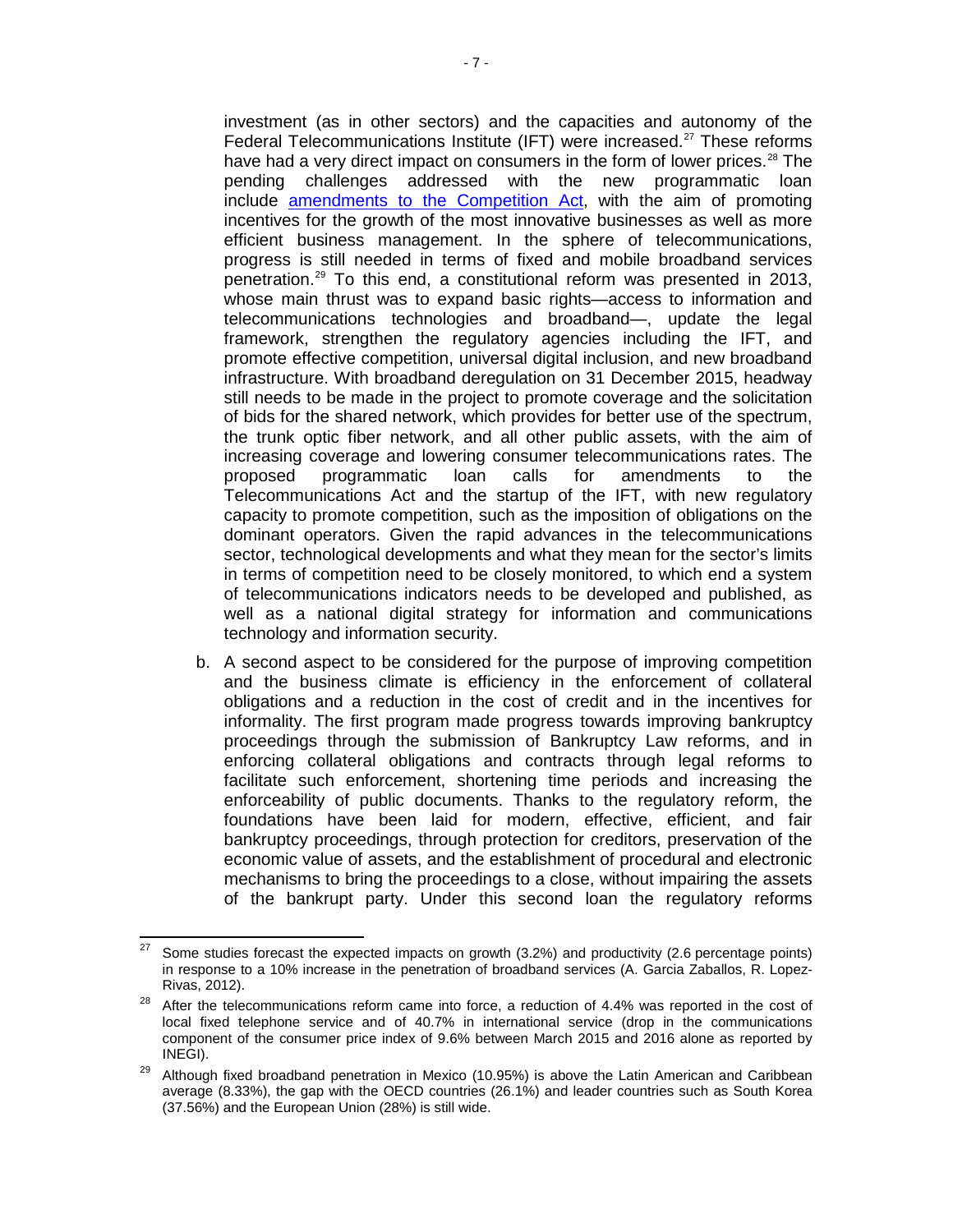mentioned will be implemented and the efficiency of bankruptcy proceedings are expected to improve through institutional strengthening of the courts in commercial matters.

- c. The first loan operation also had the objective of easing the excessive regulatory burden, which constitutes an unnecessary cost for businesses, discouraging them from entering the formal market and making their operations in it more expensive. Government functions were streamlined and an effort to lighten the regulatory burden was started by establishing the National Digital Strategy Coordination Office as a single unit and submitting a reform of the Commercial Code and the Commercial Companies Act to Congress. The Federal Regulatory Improvement Commission (COFEMER) is currently implementing the 2015-2016 Regulatory Improvement Program at the federal level and the Joint Regulatory Improvement Agenda in coordination with federal entities [states and capital city] and municipios. [30](#page-12-0) In addition, a national program for oral commercial trials is being implemented, with the objective of designing a critical path for implementing oral proceedings at the national level that resolve disputes with greater speed, make proceedings transparent, and result in better quality decisions. $31$ Nevertheless, there is still a need for alignment between the different levels and functions of government; the lack of quality in the regulations at the state and capital city level makes it necessary to promote the development and publication of a program to simplify bureaucratic requirements at the federal, state, and municipal levels, following international best practices. In addition to actions along these lines, under the second program the areas of improved regulation and simplification of processes will be reinforced by developing and publishing a national digital strategy to simplify business requirements and electronic government, with particular emphasis on streamlining all the stages of registration that affect businesses as legal entities, in particular, with formulations that streamline bureaucratic requirements for small businesses.
- 1.12 **Productive development and innovation in businesses**. As was identified under the previous operation, productivity within Mexican businesses is low in comparative terms and has not been improving. [32](#page-12-2) This situation is not related to the sector composition of the economy and applies to low- and high-technology

<span id="page-12-0"></span>The biennial results in 2015 indicate a reduction in the regulatory burden as a percentage of GDP to 3.44%, which exceeded the planned target (3.9%). COFEMER programs include: (i) the Program to Streamline Procedures (SIMPLIFICA), to measure the economic cost of bureaucratic requirements and services at the municipios and federal entity levels and make them simpler; (ii) the Rapid Business Startup System (SARE) to ensure that municipal operating licenses are issued within less than 72 hours through a one-stop window for low-risk businesses; 322 SAREs have been set up in municipios; (iii) the Certification and Operating Program to certify SARE modules; and (iv) simplification of building permits in seven pilot municipios, for permits to be issued in under 36 days, requiring five steps. 30

<span id="page-12-1"></span> $31$  A program carried out by the Department of Economic Affairs through its deconcentrated administrative body, COFEMER, and the National Superior Courts Commission through the Special Commission on Improved Procedural Regulations, in coordination with the World Bank. To implement oral proceedings in commercial cases, COFEMER will cooperate with the 32 federal entities (31 states and Mexico City) in establishing: a manual of procedures, a protocol for hearings, training, architectural designs, an attorneys' manual, and technological infrastructure.

<span id="page-12-2"></span> $32$  A typical manufacturing company in Mexico has labor productivity of 3.14, which is lower than the Latin American and Caribbean average of 3.43. It is measured as a logarithm of the value of sales divided by employment. World Bank/IDB Enterprise Survey 2011.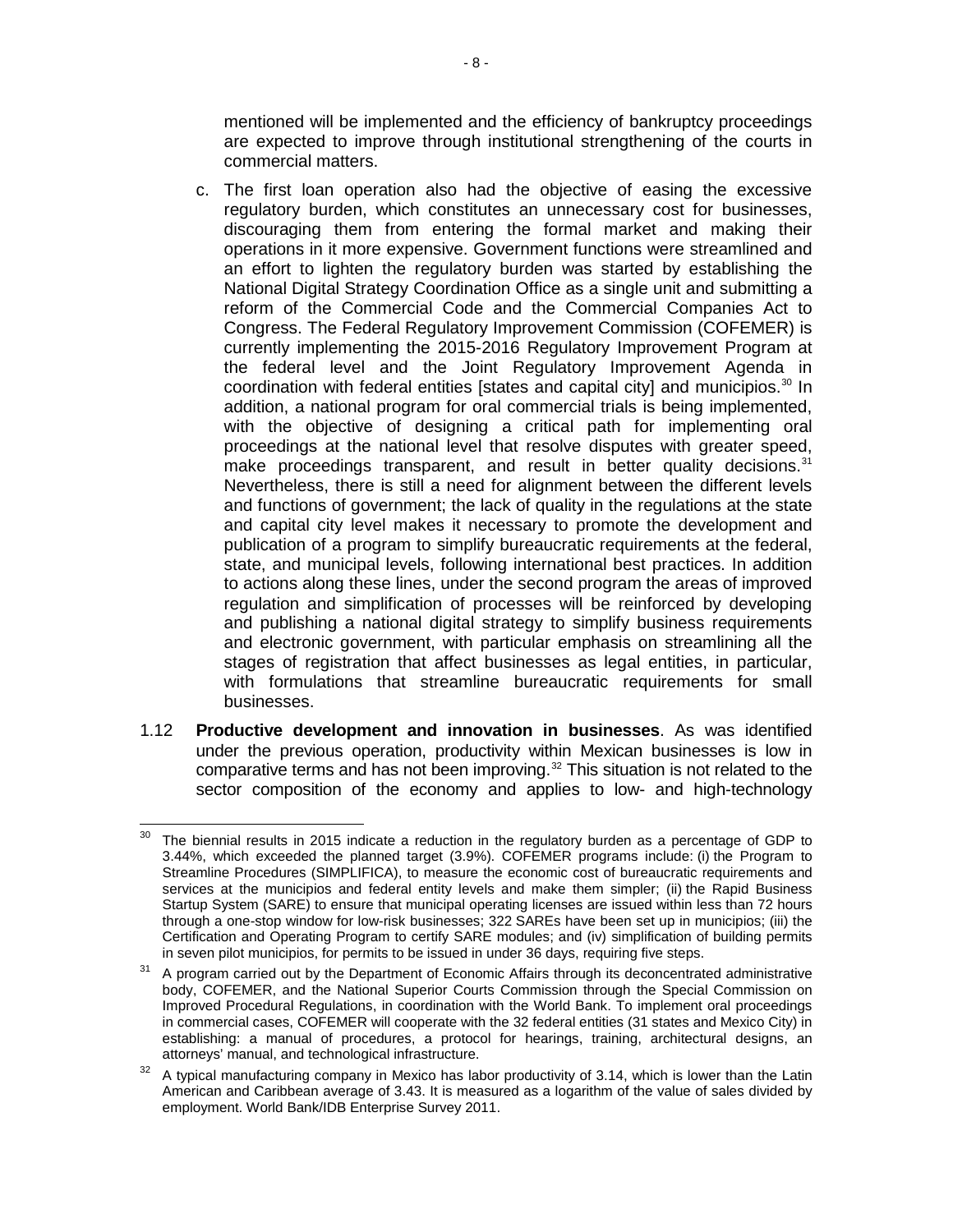sectors alike.<sup>[33](#page-13-0)</sup> The key conditions for raising business productivity include investing in business development services (BDS) and in research, development, and innovation  $(R+D+I)$ . A great deal of evidence exists showing that the use of BDS and the promotion of  $R+D+I$  help to increase business productivity.<sup>[34](#page-13-1)</sup> The public sector's role is essential in the provision of these services because of the existence of significant market failures.<sup>[35](#page-13-2)</sup> The program has supported the Mexican government's efforts to promote and improve the structuring of BDS and R+D+I.

- 1.13 Under the first programmatic loan (2993/OC-ME), essential conditions for boosting business productivity and delivering public services were overhauled. The first loan provided for the creation of the National Entrepreneurs Institute (INADEM) as the lead agency in the execution and coordination of BDS, pursuant to the government's efforts to promote and improve the structure of BDS and R+D+I. Following on this institutional framework, a Special Science, Technology, and Innovation Program (PECiTI) 2014-2018 was designed as a tool to formulate crosscutting planning elements for consolidating science, technology, and innovation capacity in all the sectors involved. PECiTI is the responsibility of the National Science and Technology Council (CONACYT) and proposals from the scientific, academic, and technological communities and the productive sector, solicited by the Science and Technology Advisory Forum, were taken into account. In addition, the National Entrepreneur Fund was established in INADEM to promote stronger entrepreneurship and business development throughout the country.[36](#page-13-3) These regulatory and institutional efforts need to be coupled with higher spending on scientific research and experimental development.<sup>[37](#page-13-4)</sup>
- 1.14 With the second programmatic loan, efforts to promote and strengthen science, technology, and innovation policies will continue, with the approval by CONACYT of the Special Science, Technology, and Innovation Program, development and publication of the strategic plan of activities for INADEM, promotion of policies to support ventures, continuity in holding meetings of the National Science and Technology Conference, and an increase in R+D+I budgets, in line with the targets established in the first program.
- 1.15 **Regional development and convergence.** The evolution of productivity at the regional level in Mexico's states since the early 1990s has been characterized by a

<span id="page-13-0"></span> $33$  In sectors with low/high technology, Mexican productivity is 3.02 and 3.67, while the averages for Latin America and the Caribbean are 3.43 and 3.97.<br>See a summary of the evidence in Charles Hulten (2013). "Stimulating Economic Growth through  $\overline{a}$ 

<span id="page-13-1"></span>Knowledge-based Investment*,*" OECD Science, Technology and Industry Working Papers, 2013/02, Paris; Castillo et al. (2010). *Evaluación del impacto del Programa de Reestructuración Empresarial (PRE) sobre el empleo, los salarios, y las exportaciones de las empresas Argentinas*; and Castillo et al. (2011). Innovation Policy and Employment: Evidence from an Impact Evaluation in Argentina*.*

<span id="page-13-2"></span><sup>&</sup>lt;sup>35</sup> The main market failures are: (i) the existence of public goods; (ii) asymmetrical information problems (moral risk and adverse selection); and (iii) transaction costs. See Gonzalo Rivas. 2010. *Cuándo y cómo intervenir: Criterios para guiar las intervenciones de apoyo al desarrollo productivo*, IDB-TN-160.

<span id="page-13-3"></span><sup>&</sup>lt;sup>36</sup> In 2014 and 2015, a total of 56 calls for proposals were made. The program has benefitted 394,284 MSMEs and 686,017 entrepreneurs (Source: *Informe Trimestral 2015 de los Programas Sujetos a Reglas de Operación y de Otros Subsidios*.

<span id="page-13-4"></span> $37$  For Mexico, the value of this indicator was constant up to 2012 at 0.43% of GDP. It has been growing in recent years, to 0.58% in 2015 (Source: SHCP), but is still a distance from the 2.37% spent by the developed countries. See the lin[k OECD.STAT Main Science and Technology Indicators, 2016.](http://stats.oecd.org/Index.aspx?DataSetCode=MSTI_PUB)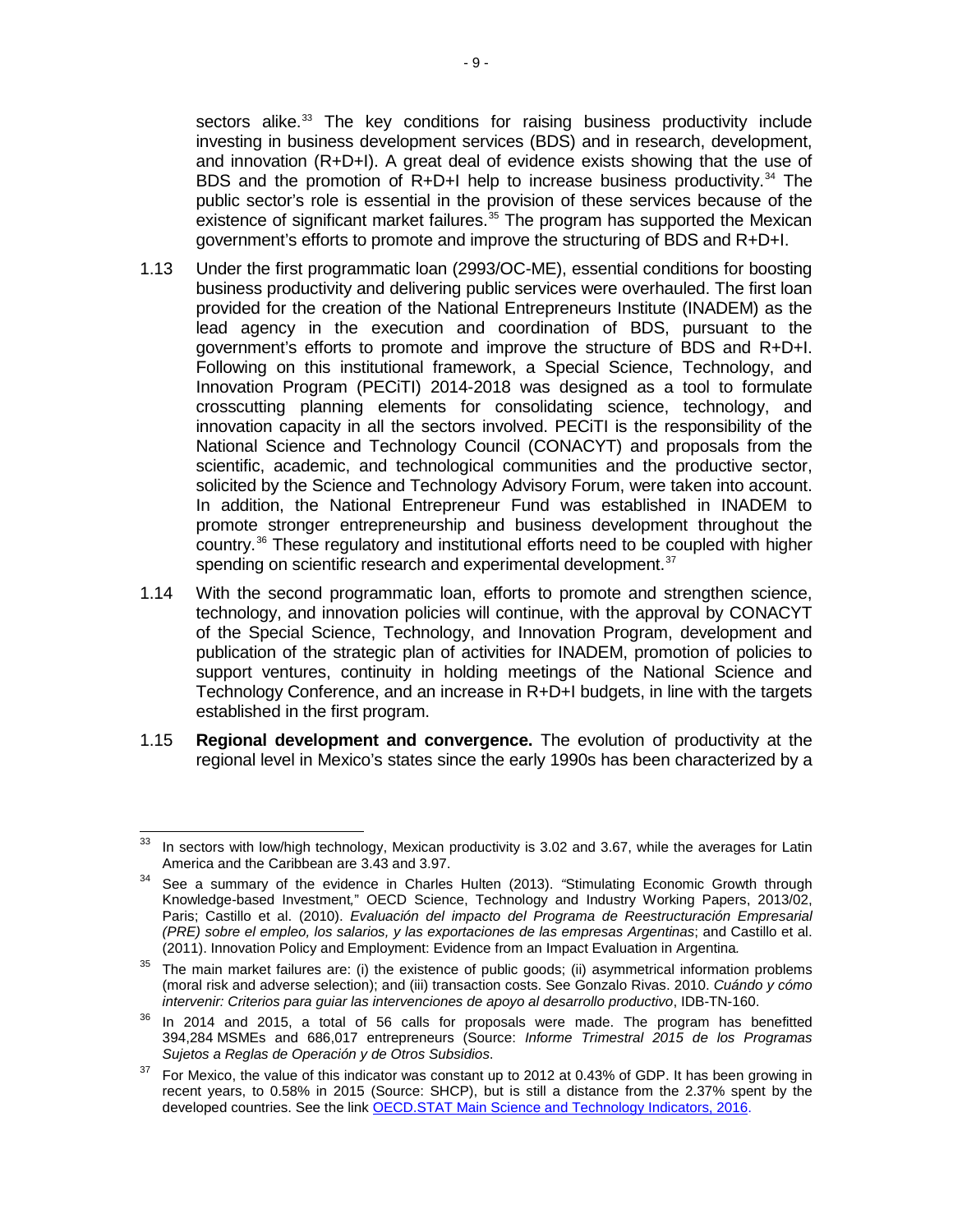lack of convergence and a high level of diversity.<sup>[38](#page-14-0)</sup> In most of the states, structural change has been negative, i.e. the working population has moved into less productive sectors. The states in which productivity has increased have some features in common, such as: (i) a sector composition that is less skewed toward the trade sector and more focused on higher value added sectors (such as communications and financial services); and (ii) higher regulatory quality, particularly in the business climate area. [39](#page-14-1) That is why the program called for strengthening regulatory improvements at the state level and establishing ad hoc regional programs to boost productivity. To counteract the negative structural shift toward less productive sectors that has characterized the lack of regional convergence since the 1990s and integrate all the country's regions with national and international markets, formal coordination mechanisms and programs at the federal and state levels were developed under the first programmatic loan, such as signature of framework agreements for regulatory improvement in the states. The Federal Labor Law also came into force, establishing a legal framework for the creation of State Productivity Councils (CEPs). At the sector and regional levels, criteria were defined for the establishment of three special economic zones to help narrow the gaps between the less developed regions and the rest of the country. The challenges remaining to be addressed with this new programmatic loan include territorial diagnostic assessments conducted by the relevant institutions and entities, and the development and publication of specific sector plans to boost productivity.

- 1.16 **Program rationale and strategy**. The proposed loan will help to consolidate the Bank as the Mexican government's strategic partner in aspects of sector knowledge for policy development, complementing the far-reaching and extensive work of the Bank in recent years, through its investment loans to improve access to financing for SMEs and financial inclusion, with the objective of improving productivity. This programmatic loan will strengthen these actions by stressing the implementation of policies that foster reforms in the financial, telecommunications, and science and technology sectors, intended to improve productivity.
- 1.17 **Strategic alignment.** The program is consistent with the 2013-2018 Country Strategy with Mexico (document GN-2749), which includes boosting productivity as a priority area of action, $40$  with the objective of increasing the level of financing available to the real economy. Specifically, the Bank's intervention in the country will include the following strategic objectives: (i) development of financial markets; (ii) increased business competitiveness; and (iii) better governance. The program is also consistent with the Update to the Institutional Strategy 2010-2020

<span id="page-14-0"></span><sup>38</sup> For example, while the average annual growth rate of labor productivity (nonoil) between 1993 and 2008 in the state of Chihuahua was 1.5%, it was -1.7% in the state of Guerrero. The most disadvantaged states and those in which labor productivity increased the least were Chiapas, Guerrero, Hidalgo, Michoacán, Morelos México, Nayarit, Oaxaca, Sinaloa, Tabasco, Tlaxcala, and Veracruz. There is therefore no territorial homogeneity, since not all the northern states have lower labor productivity levels or trends than those in the south, and vice versa. 38

<span id="page-14-2"></span><span id="page-14-1"></span><sup>&</sup>lt;sup>39</sup> Measured at the regional level in *Doing Business*.<br><sup>40</sup> The relationship between better financing and productivity is mentioned in the program objective and rationale (see paragraphs 1.8 and 1.11), with empirical evidence provided in the Support to SMEs and Financial Access/Supervision Sector Framework Document (GN-2768-3). This program also complements other reforms promoted by the Mexican government that affect productivity, in particular the energy reform and the reforms intended to improve the quality of education and the operation of the labor market.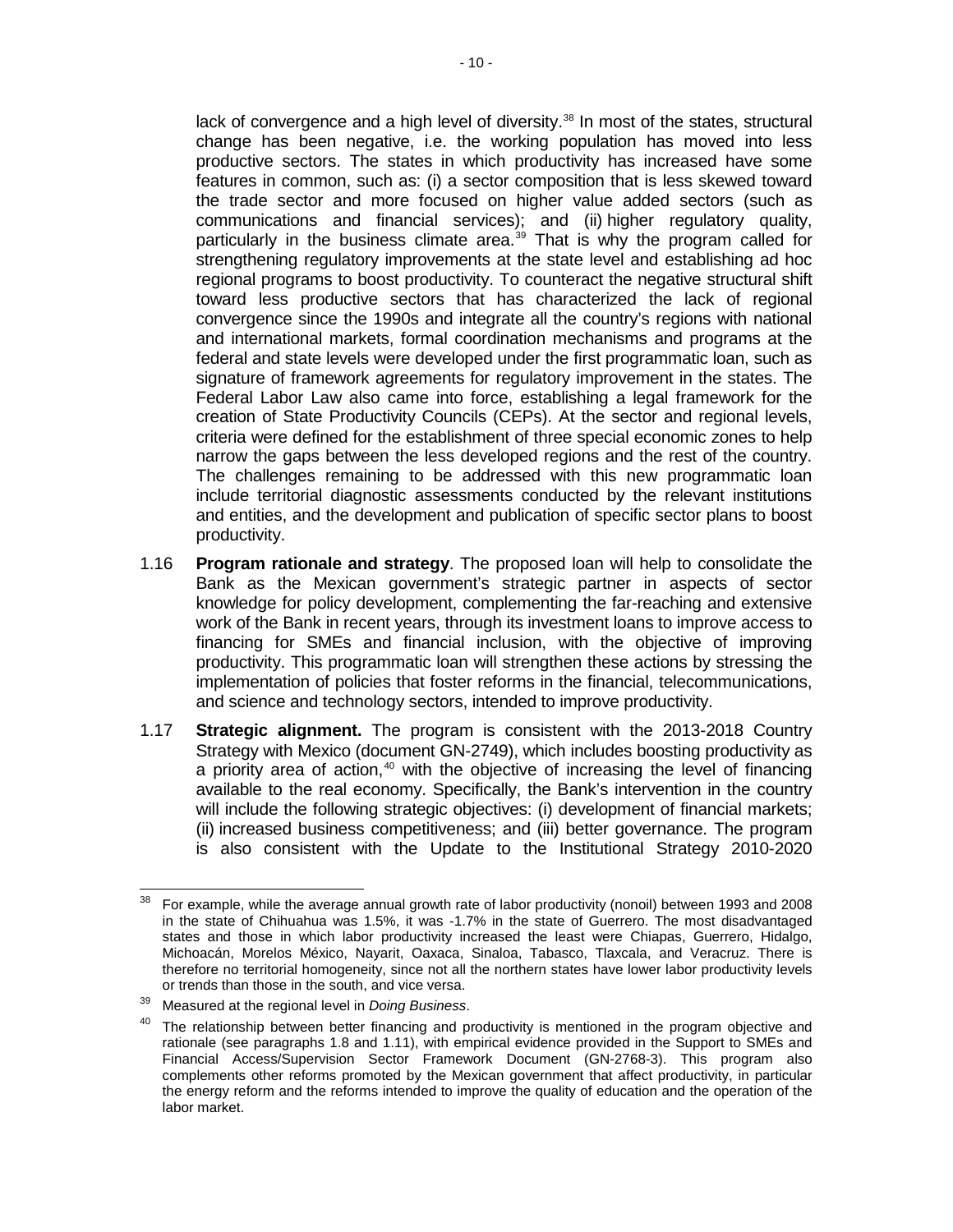(document AB-3008) and is directly aligned with the development challenges of: (i) social inclusion and equality through financial reforms to improve access to credit, the national digital strategy, and emphasis on state development and convergence; (ii) productivity and innovation through an improved business climate and competitiveness and productivity within businesses; and (iii) economic integration through a review of foreign investment processes and caps. The program is also aligned with the crosscutting area of institutional capacity and the rule of law. The operation will also contribute to the Corporate Results Framework (CRF) 2016-2019 (document GN-2727-4) through its alignment to comply with the results indicator for the number of micro, small, and medium-sized enterprises financed (see Table 2 of the CRF). The program's results matrix contains an indicator for the percentage of SMEs that finance their investments with bank loans.

- 1.18 The operation is also consistent with the Support to SMEs and Financial Access/Supervision Sector Framework Document (GN-2768-3) in the development of institutional and regulatory reforms to promote access to financing; with the Institutions for Growth and Social Welfare Sector Strategy (document GN-2587-2), since it promotes reforms to strengthen Mexican financial institutions; and with the dimensions of success and lines of action of the Innovation, Science, and Technology Sector Framework Document (GN-2791-3).
- 1.19 **Lessons learned.** The Bank has garnered extensive experience in designing operations in Mexico, particularly in the financial sector, through multiple investment loans that it has implemented with different public financial institutions, which have been taken into account in designing this program. This holds true, for example, of the CCLIP (ME-X1024) for productive and inclusive rural financing, which had the goal of helping to raise primary sector productivity and promote financial inclusion through access to financing and productive investments. Although the objectives of the other investment programs differ from the proposed programmatic loan, they complement each other in their promotion of access to productive credit and help to meet the vast need for investment financing faced by Mexico's productive sector to raise its productivity, covering multiple sectors and regions. Both projects include indicator monitoring and impact evaluation to measure program benefits and attribution in terms of effectiveness.
- 1.20 Furthermore, the program addresses the lessons learned by the Bank in the design of policy-based loans. Recent policy-based loans to strengthen financial regulation and supervision include a program with Uruguay (3627/OC-UR), one with Jamaica (3704/OC-JA), and one with Nicaragua (NI-L1096). Some of the lessons learned from the design of those programs in particular refer to the importance of: (i) effective sequencing of the reforms; $41$  (ii) the country authorities' interest in promoting a reform agenda and their ownership thereof that is reflected in the alignment between the proposals and the strategies of the National Development Plan; (iii) support for the reforms through technical assistance;<sup>[42](#page-15-1)</sup> and

<span id="page-15-0"></span>Since the main legal and institutional reforms begun under the first loan are consolidated in this second operation, with publication of the laws reforming the Securities Market Law, the Economic Competition Law, and the constitutional reform in the area of telecommunications, among others. 41

<span id="page-15-1"></span><sup>&</sup>lt;sup>42</sup> The technical-cooperation project entitled "Institutional Capacities for State Policies for Productivity" (ATN/FI-14669-ME) is helping to build capacities in the policies at the state level to raise and democratize productivity in Mexico.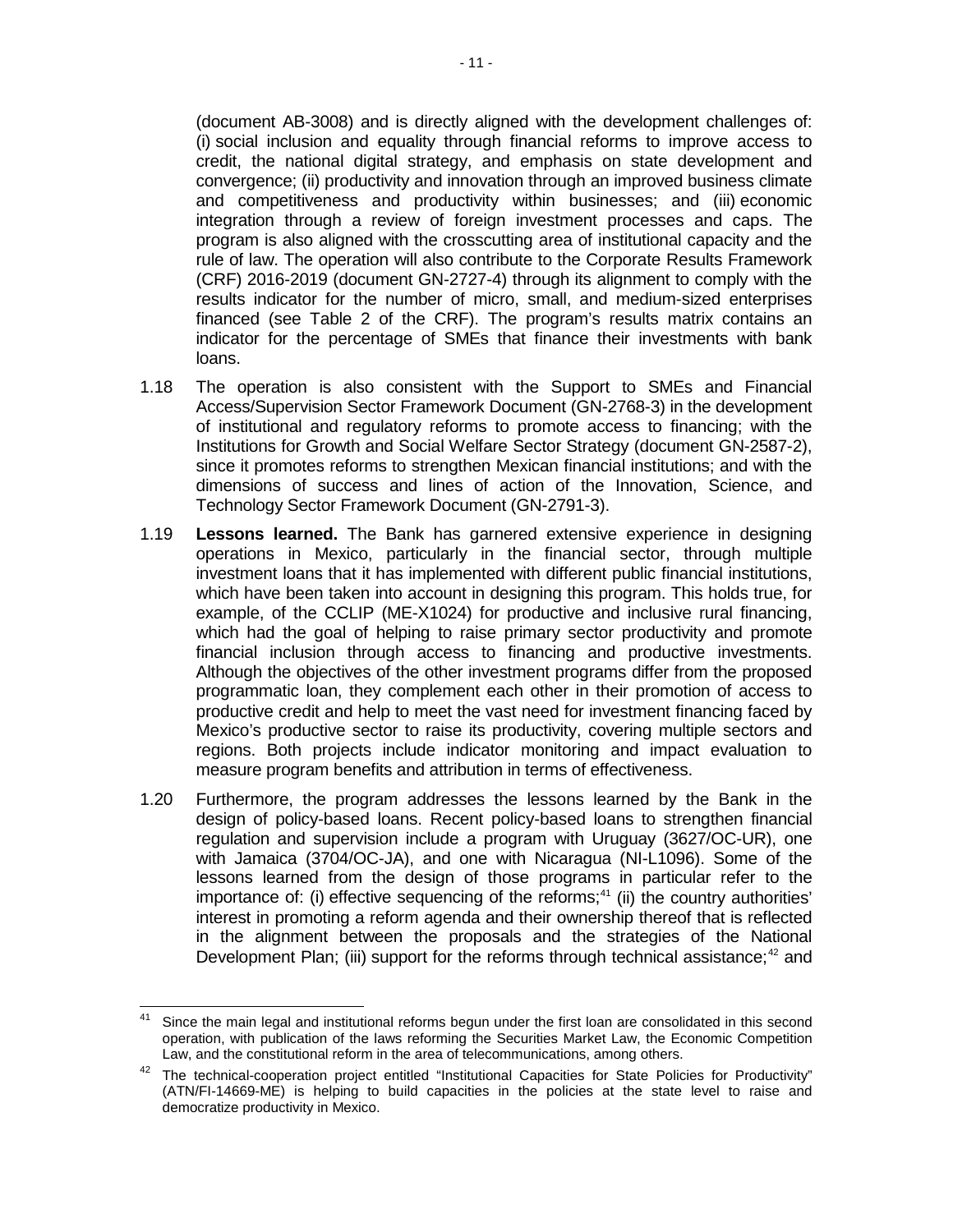(iv) coordination with multilateral organizations. These lessons have been incorporated into the program's design.

1.21 **Coordination with other donors**. In accordance with international diagnostic assessments and the Bank's experience in the country, the general objective of the proposed loan is to boost productivity. This second loan of the programmatic series is coordinated with the [IMF's recommendations](http://www.imf.org/external/pubs/ft/scr/2015/cr15313.pdf) on the stability of the financial system and complements the actions of the World Bank, the Organization for Economic Cooperation and Development (OECD), and the Andean Development Corporation (CAF)-Latin American Development Bank in areas such as regulatory improvements in the context of "Everyday Justice" throughout the region.

#### **B. Objectives, components, and cost**

- 1.22 **Objectives.** The overall objective of this programmatic policy-based loan series is to boost productivity in Mexico. This objective will be achieved through the following five specific objectives: (i) strengthen the institutional framework of the productivity agenda; (ii) improve the allocation of production factors through access to business financing; (iii) strengthen competition and the business climate; (iv) improve innovation and productive development; and (v) promote regional convergence in productivity.
- 1.23 **Beneficiaries.** The program's reforms are crosscutting and designed to surmount regulatory and financial constraints that stand in the way of the effective operation of the financial system and the productive sector, and their respective contributions to growth. Given this objective and the broad nature of the reforms, the program is expected to benefit all actors in the economy. The financing components for productive development and higher productivity within the businesses emphasize SMEs, by strengthening the actions of the public banks, improving the business climate, and building up the support system for productive development and innovation.
- 1.24 The program will be carried out through six components.<sup>[43](#page-16-0)</sup>
- 1.25 **Component I. Macroeconomic stability.** The objective of this component is to ensure fulfillment of the conditions for a stable macroeconomic context consistent with the program's objectives and the principal points of the Policy Letter.
- 1.26 **Component II. Strengthening of the institutional framework of the productivity agenda**. This second operation provides for development of State Productivity Committees (CEPs) and a guide for evaluating policies from the standpoint of productivity, particularly through the approval of guidelines for the setup and operation of the CEPs. Projects have been launched for the institutional and technical strengthening of the CEPs, in accordance with international best practices.[44](#page-16-1) This operation will also seek to develop and obtain approval of the sector programs envisaged in the PND and to adopt metrics related to the

<span id="page-16-0"></span>Some of the measures promoted by the program have been implemented over the last year and are the result of ongoing dialogue between the Bank and the Mexican government. They are essential to developing the agenda supported by the Bank in terms of strengthening financial regulation and the different institutions involved. 43

<span id="page-16-1"></span><sup>&</sup>lt;sup>44</sup> A productive development strategy has been designed for the state of Chiapas under a technicalcooperation project with the IDB and Harvard University's Center for International Development. The technical-cooperation project entitled "Support for Strengthening Negotiating and Management Capacity of the CRNM" (ATN/CC-10176-RG) is also supporting the strengthening and governance of the State Productivity Committees, in coordination with the SHCP's National Productivity Committee.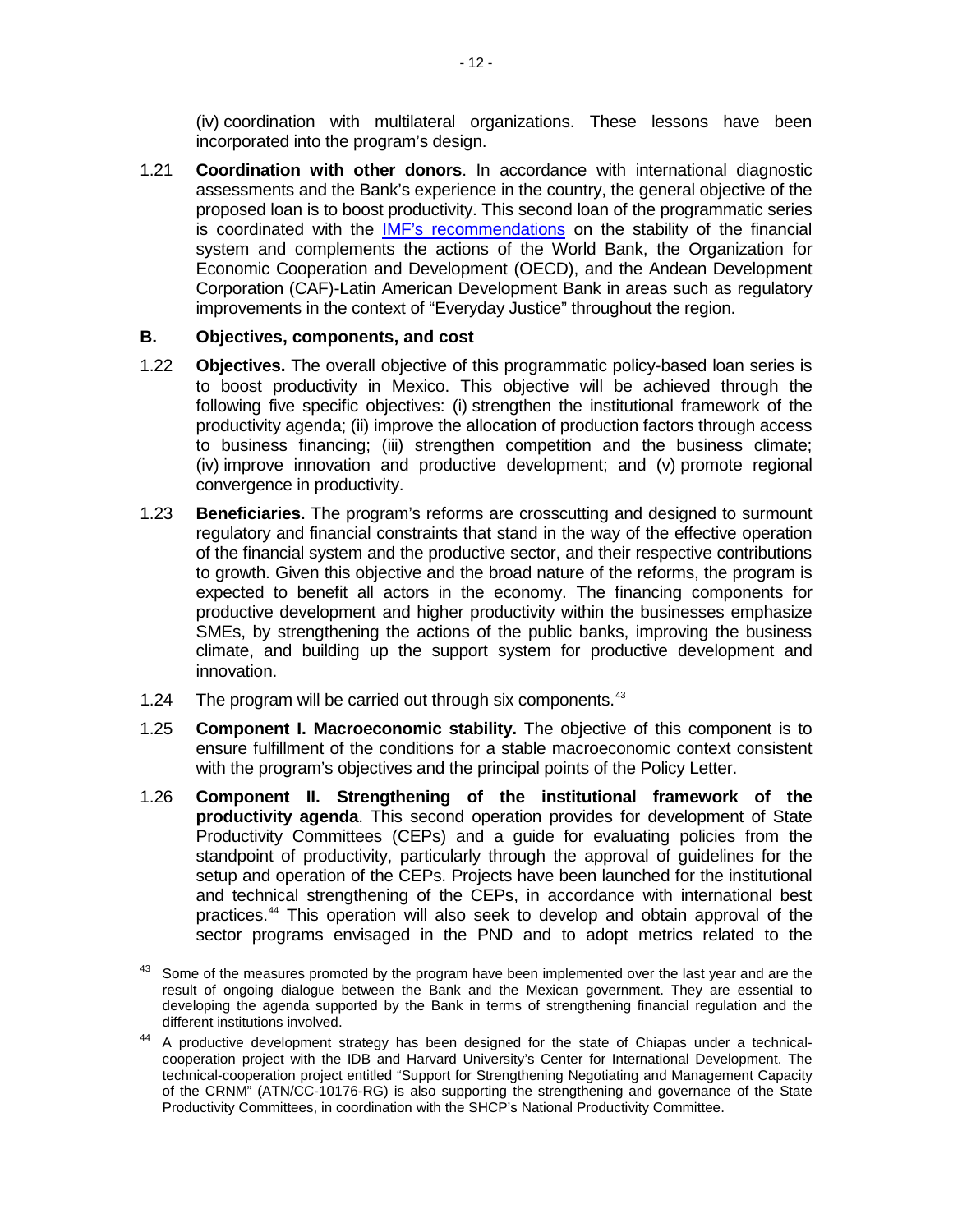budgetary and investment programs' focus on the democratization of productivity. [45](#page-17-0) This will make it possible to thoroughly evaluate the outcomes and impacts, with a view to improving the operational efficiency and effectiveness of the interventions.

- 1.27 **Component III. Improved allocation of production factors through access to business financing**. This second operation continues the reform of the public development banks (PDBs), with the development and publication of PRONAFIDE to strengthen the mandate of public banks and improve their efficiency. This component also includes better administration of human capital in at least three PDBs, conferring greater flexibility and autonomy for their effective administration and organization of their internal structures, with the aim of recognizing good work and contributions to objectives. In order to attain this objective, human resources committees will be strengthened, and remuneration manuals approved.
- 1.28 In the capital markets sphere, progress will be made in developing and publishing regulatory guidelines and programs for access to capital markets for SMEs, and in developing and publishing secondary regulations related to investment funds.
- 1.29 Under the program, the Federal Economic Competition Commission (COFECE) will conduct and publish a study on competition in the financial sector, with a view to improving competition in financial services and consumer protection. Also, a system to evaluate the performance of the public banks will be developed and published by the SHCP. Lastly, the institutional strengthening of CONDUSEF is a step toward expanding the powers of the Institute for the Defense of Financial Users with the reform of the Financial Service Users Protection and Defense Law and general provisions related to transparency and abusive clauses.
- 1.30 With regard to the strengthening of prudential regulation, under this component the CNBV will develop and publish regulations on self-correction measures for public banking institutions and liquidity requirements for credit institutions for effective risk management and supervision.
- 1.31 **Component IV. Improvement of competition and the business climate**. As for stronger competition in strategic sectors, the second operation includes the publication of amendments to competition and telecommunications legislation. This programmatic loan also proposes to amend the Telecommunications Act, launch the IFT and COFECE, develop a communications and transport sector program, and develop and publish a system of indicators for telecommunications markets.
- 1.32 As for improvements in commercial bankruptcy proceedings and the enforcement of collateral obligations and contracts, institutional strengthening for courts in commercial matters through COFEMER activities will be carried out under this second loan.
- 1.33 In the area of improvements in the simplification of electronic government processes, the program will develop and publish the National Digital Strategy for information and communications technologies and information security, and programs to simplify bureaucratic requirements at the national and subnational

<span id="page-17-0"></span> $45$  The phrase "to democratize productivity" is used in Article 8 of the Law to Promote the Sustained Increase of Productivity and Competitiveness in the National Economy, DOF 06-05-2015, when describing sector policies whose objective is to promote the sustained and sustainable growth of the national economy at annual rates capable of absorbing the demand for jobs and significantly boosting the population's income, for the purpose of democratizing productivity in the short, medium, and long terms.  $\overline{\phantom{a}}$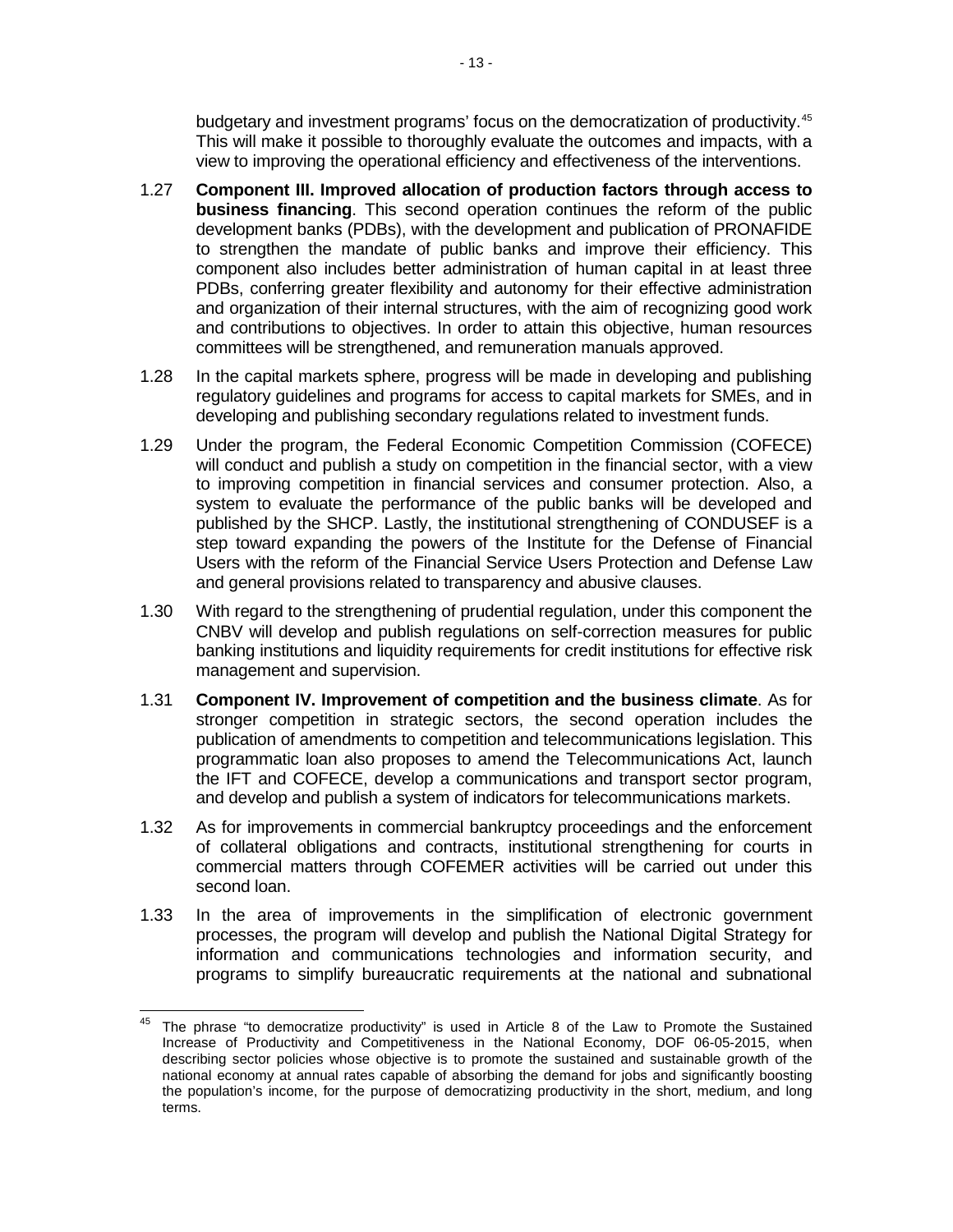levels. It also includes a review of foreign investment processes and the raising or elimination of caps on FDI in specific sectors and publication of the corresponding policies.

- 1.34 **Component V. Improved productivity within businesses**. This component will support the development and publication of an INADEM strategic plan. It also includes an agreement to create and strengthen points of access to programs for entrepreneurs and SMEs in at least 15 states, the special R+D+I program by CONACYT, continuity in holding meetings of the National Science, Technology, and Innovation Conference as a point of territorial coordination, and the commitment and publication of the budget allocation for investments in R+D+I.
- 1.35 **Component VI. Regional development and convergence.** With this component, the program will support the establishment of a framework to improve state regulations through territorial diagnostic assessments by the relevant institutions and entities, boost state productivity, and develop and publish specific sector plans in the agriculture, services, and tourism sectors.

#### **C. Key results indicators**

- 1.36 The program's objective is to boost productivity. The key indicators for measuring the attainment of this objective will be the contribution of TFP to GDP and GDP growth. The TFP's contribution to GDP is expected to go from negative to positive, making for more solid growth. The program's specific objectives will be measured through the following indicators: bank credit to the private sector and SMEs as a percentage of GDP; the Boone indicator to measure competition in the financial system; the quality of capital market regulation; the effectiveness of antitrust laws; protection of legal rights; business sophistication; investment in science and technology as a percentage of GDP; and the standard deviation in productivity between states. Further details can be found in the program's [Results Matrix](http://idbdocs.iadb.org/wsdocs/getDocument.aspx?Docnum=40128295) and in the Monitoring and Evaluation Plan.
- 1.37 **Economic analysis**. The [economic analysis](http://idbdocs.iadb.org/wsdocs/getDocument.aspx?DOCNUM=40125056) estimates the impact of programsupported policies on GDP growth and calculates the difference between it and the trend production level that would have been reached in a scenario without reforms. In addition, the implementation costs of a series of program policies are discounted to obtain a net present value (NPV) for the program of US\$34 billion with a discount rate of 12%. The results were analyzed for their sensitivity to variations in GDP growth projections, the expected impact of the program, and efficiency in policy implementation. In all scenarios, the NPV remains positive and significant.

## **II. FINANCING STRUCTURE AND MAIN RISKS**

### **A. Financing instrument**

2.1 This is the second of two consecutive operations that are technically linked but independently financed under the programmatic policy-based loan modality. The amount of the second operation is US\$600 million, which is in line with the country's external financing needs with multilateral agencies, as it accounts for 21.73% of those needs for 2016. It therefore meets the loan dimensioning criteria set in paragraph 3.27 (specifically, the criterion of letter "b") of document CS-3633-1, "Policy-based Loans: Guidelines for Preparation and Implementation."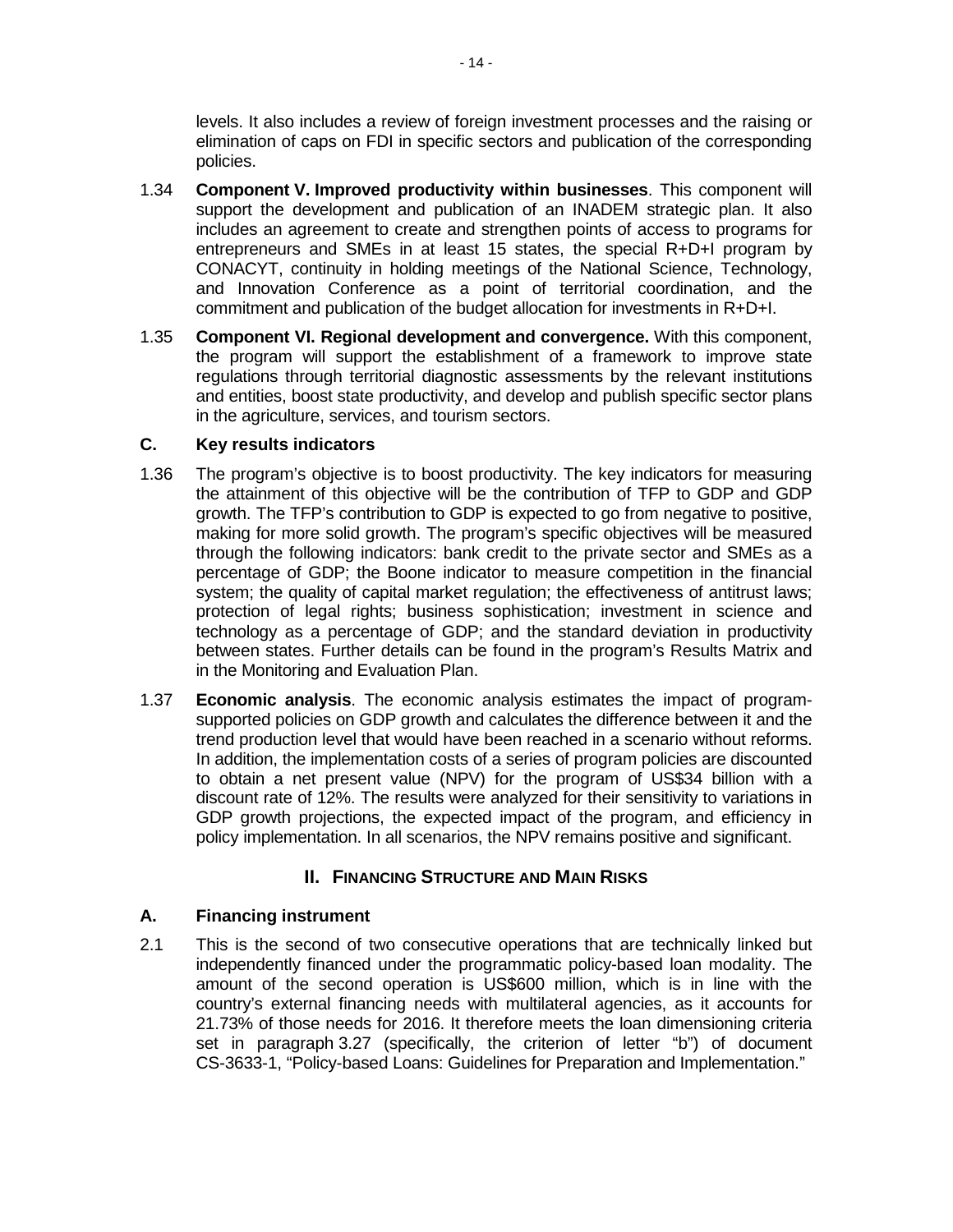### **B. Environmental and social risks**

2.2 In accordance with Directive B.13 of the Bank's Environment and Safeguards Compliance Policy (document GN-2208-20 and Operational Policy OP-703), this operation does not require classification. The proposed reforms have no negative environmental or social impacts.

## **C. Project sustainability and other risks**

- 2.3 **Program risks.** The risk related to the sustainability over time of the measures envisaged in the program is medium, so the Bank is making a significant effort to monitor and support the current macroeconomic and fiscal conditions. However, the reforms are well advanced and budget cuts are not expected to affect their implementation. The public management and governance risk that would weaken implementation of the reforms due to the lack of coordination or technical capacity on the part of the Government of Mexico or the lack of coordination between federal government entities and the states is considered low because: (i) the policy commitments are aimed at addressing institutional and managerial weaknesses; (ii) the country's technical capacities are satisfactory; and (iii) a Bank technicalcooperation project is being implemented to build capacity.[46](#page-19-0)
- 2.4 **Sustainability of the results.** This second program in the programmatic series will help to consolidate implementation of the reforms supported in the context of the Mexican government's priorities, and complements the extensive work performed by the Bank in recent years, particularly through programs to finance Mexican public financial institutions, intended to boost sector productivity (see paragraph 1.6). More specifically, the proposed public actions are consistent with the targets established by the SHCP for the 2013-2018 National Development Plan.<sup>[47](#page-19-1)</sup> In turn, the Bank's contribution through the programmatic conditions agreed upon with the SHCP and the outputs of the technical-cooperation projects (Institutional Capacities for State Policies for Productivity-ATN/FI-14669-ME and the Mexican National Broadband Plan-ATN/OC-13987-ME) reinforce the program's development objectives and expected outcomes.

## **III. IMPLEMENTATION AND MANAGEMENT PLAN**

### **A. Summary of implementation arrangements**

3.1 The executing agency will be Mexico's [SHCP,](http://www.shcp.gob.mx/lashcp/marcojuridico/MarcoJuridicoGlobal/Otros/338_otros_moshcp.pdf) as the department responsible for coordinating all of the country's development planning. The SHCP has designated

<span id="page-19-0"></span><sup>&</sup>lt;sup>46</sup> The technical-cooperation project "Institutional Capacities for State Policies for Productivity" (ATN/FI-14669-ME) is providing institutional strengthening for the less developed states to reduce poverty through job creation and higher productivity, through the State Productivity Councils. International best practices in telecommunications services and simplification of e-government processes were analyzed under the technical-cooperation project "Mexican National Broadband Plan" (ATN/OC-13987-ME).  $\overline{\phantom{a}}$ 

<span id="page-19-1"></span><sup>&</sup>lt;sup>47</sup> Particularly with regard to objective 5 (to promote inclusiveness, education, competition, and transparency of the financial, insurance, and pension systems to increase their penetration and coverage while maintaining their soundness and security) and objective 6 (to expand credit for the development banks, facilitating access to financial services in strategic sectors, with greater private sector participation), for which indicators are calculated and monitored annually.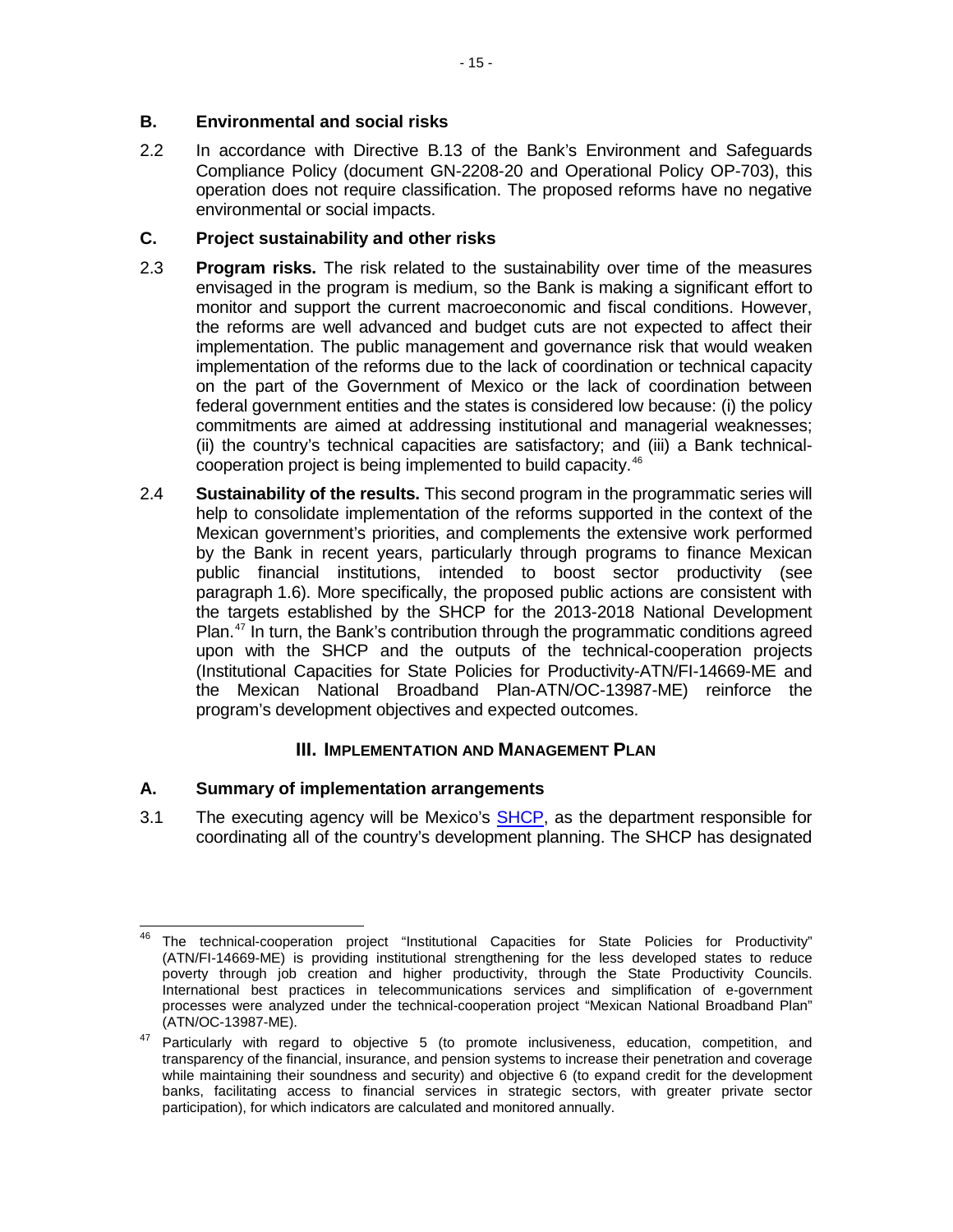its Economic Productivity Unit as the program coordination unit (PCU), $48$  in cooperation with the International Affairs Unit and in coordination with the Department of Economic Affairs. The PCU will be responsible for: (i) supporting the institutions involved in implementation; (ii) coordinating execution; (iii) submitting the work plans and progress reports; and (iv) monitoring compliance—as planned and on schedule—with the Policy Matrix (Annex II).

3.2 **Special contractual conditions precedent to the single disbursement of the loan. Disbursement of the proceeds from the Bank's loan will be contingent on fulfillment of the policy reform conditions set forth in the Policy Matrix (Annex II), the Policy Letter, and the conditions established in the loan contract.**

#### **B. Summary of results monitoring arrangements**

- 3.3 Program implementation will be monitored by the PCU, which will send periodic information and track the means of verification of the program reforms. The borrower and the Bank will hold quarterly meetings to review fulfillment of the policy commitments. At the end of the series, the Bank will prepare a Project Completion Report and an ex post evaluation (see the [Monitoring and Evaluation](http://idbdocs.iadb.org/wsdocs/getDocument.aspx?DOCNUM=40126391)  [Plan](http://idbdocs.iadb.org/wsdocs/getDocument.aspx?DOCNUM=40126391) and the [Economic Analysis\)](http://idbdocs.iadb.org/wsdocs/getDocument.aspx?DOCNUM=40125056). The evaluation will be the responsibility of the Capital Markets and Financial Institutions Division (IFD/CMF), with support from the Office of Strategic Planning and Development Effectiveness (SPD).
- 3.4 Given the diversity of components, the program's impact evaluation will examine the impacts of two of the reforms (financial reforms and reforms involving the telecommunications sector) separately. The synthetic control method will be used. In the first instance, the impact of the financial sector reforms on the level of financial depth will be measured as a percentage of credit to the private sector over GDP. For the telecommunications sector reforms, their impact on sector revenue as a percentage of GDP will be measured. Lastly, an exercise will be performed to evaluate the impact of the program as a whole based on more aggregate variables such as GDP and total factor productivity. The baseline information for both evaluations is publicly available through the World Bank's international databases (World Development Indicators and Global Financial Development) and from the International Telecommunications Union.

### **IV. POLICY LETTER**

4.1 The [Policy Matrix](http://idbdocs.iadb.org/wsdocs/getDocument.aspx?DOCNUM=40136937) for the proposed program is aligned with the [Policy Letter](http://idbdocs.iadb.org/wsdocs/getDocument.aspx?DOCNUM=40277447) issued by the Government of Mexico, which reaffirms the government's commitment to implement the activities agreed upon with the Bank for the programmatic series.

<span id="page-20-0"></span>With two bureaus and reporting directly to the Secretary, the functions of the Economic Productivity Unit include promoting the efficient use of productive resources, in cooperation with the agencies of the federal public administration, local governments, and the economic, private, and social sectors. 48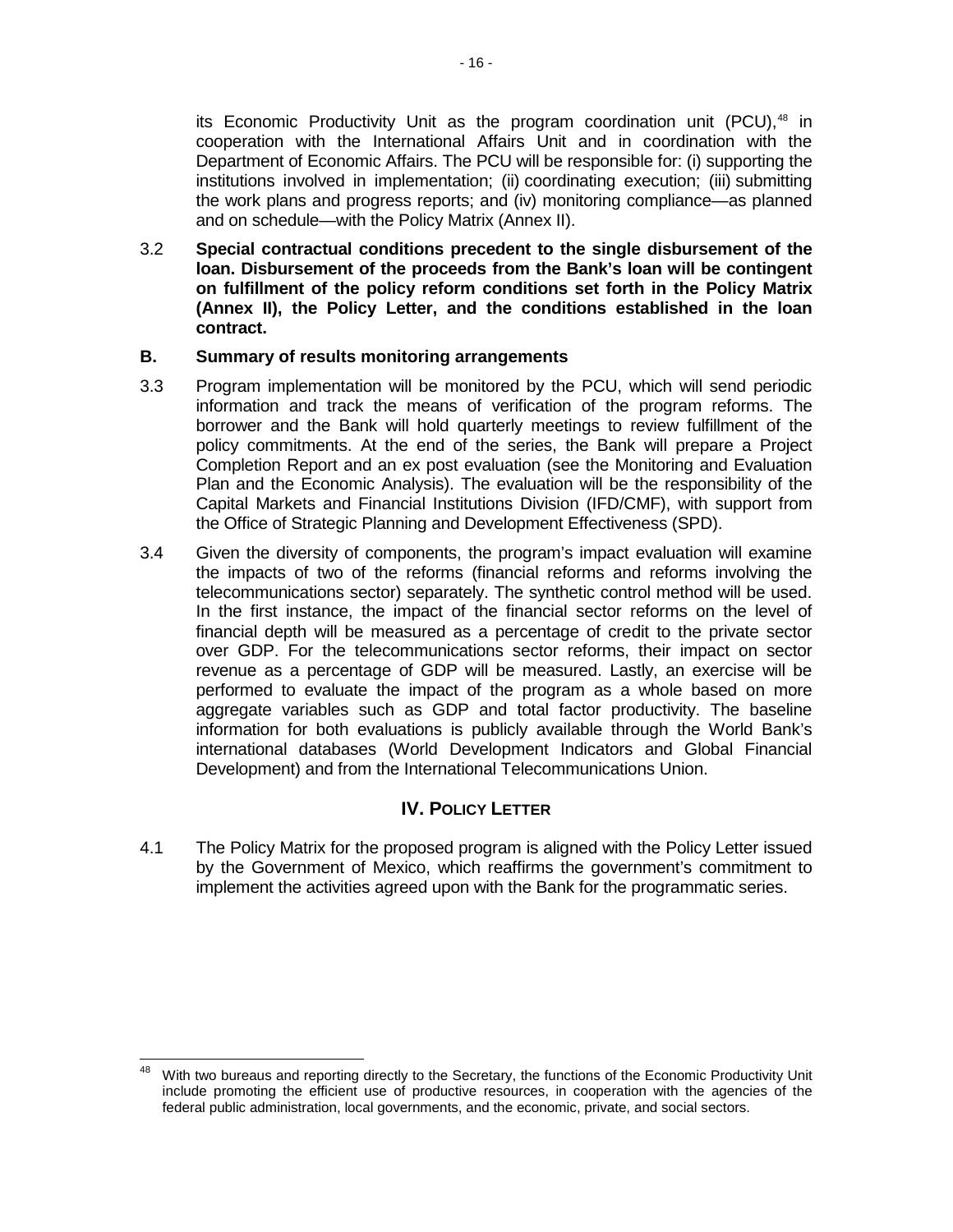| <b>Development Effectiveness Matrix</b>                                                                                                                                                   |                                                                                                                                                        |                                                                                                                                                                                                                |                      |
|-------------------------------------------------------------------------------------------------------------------------------------------------------------------------------------------|--------------------------------------------------------------------------------------------------------------------------------------------------------|----------------------------------------------------------------------------------------------------------------------------------------------------------------------------------------------------------------|----------------------|
| <b>Summarv</b>                                                                                                                                                                            |                                                                                                                                                        |                                                                                                                                                                                                                |                      |
| I. Strategic Alignment<br>1. IDB Strategic Development Objectives                                                                                                                         |                                                                                                                                                        | Aligned                                                                                                                                                                                                        |                      |
| <b>Development Challenges &amp; Cross-cutting Themes</b>                                                                                                                                  | Social Inclusion and Equality<br>Productivity and Innovation<br><b>Economic Integration</b><br>Institutional Capacity and the Rule of Law              |                                                                                                                                                                                                                |                      |
| <b>Regional Context Indicators</b>                                                                                                                                                        | Growth rate of GDP per person employed (%)<br>Global Innovation Index (LAC average)<br>Research and development expenditure as a percentage of GDP (%) |                                                                                                                                                                                                                |                      |
| <b>Country Development Results Indicators</b>                                                                                                                                             | Micro / small / medium enterprises financed (#)                                                                                                        |                                                                                                                                                                                                                |                      |
| 2. Country Strategy Development Objectives                                                                                                                                                |                                                                                                                                                        | Aligned                                                                                                                                                                                                        |                      |
| <b>Country Strategy Results Matrix</b>                                                                                                                                                    | GN-2749                                                                                                                                                | Increase the level of finance to the real economy.                                                                                                                                                             |                      |
| <b>Country Program Results Matrix</b>                                                                                                                                                     | GN-2805                                                                                                                                                | The intervention is included in the 2016 Operational<br>Program.                                                                                                                                               |                      |
| Relevance of this project to country development challenges (If not aligned to<br>country strategy or country program)                                                                    |                                                                                                                                                        |                                                                                                                                                                                                                |                      |
| II. Development Outcomes - Evaluability                                                                                                                                                   | <b>Evaluable</b>                                                                                                                                       | Weight                                                                                                                                                                                                         | <b>Maximum Score</b> |
|                                                                                                                                                                                           | 8.2                                                                                                                                                    |                                                                                                                                                                                                                | 10                   |
| 3. Evidence-based Assessment & Solution                                                                                                                                                   | 9.6                                                                                                                                                    | 33.33%                                                                                                                                                                                                         | 10                   |
| 3.1 Program Diagnosis<br>3.2 Proposed Interventions or Solutions                                                                                                                          | 3.0<br>3.6                                                                                                                                             |                                                                                                                                                                                                                |                      |
| 3.3 Results Matrix Quality                                                                                                                                                                | 3.0                                                                                                                                                    |                                                                                                                                                                                                                |                      |
| 4. Ex ante Economic Analysis                                                                                                                                                              | 7.0                                                                                                                                                    | 33.33%                                                                                                                                                                                                         | 10                   |
| 4.1 The program has an ERR/NPV, a Cost-Effectiveness Analysis or a General<br><b>Economic Analysis</b>                                                                                    | 2.0                                                                                                                                                    |                                                                                                                                                                                                                |                      |
| 4.2 Identified and Quantified Benefits                                                                                                                                                    | 2.0                                                                                                                                                    |                                                                                                                                                                                                                |                      |
| 4.3 Identified and Quantified Costs                                                                                                                                                       | 2.0                                                                                                                                                    |                                                                                                                                                                                                                |                      |
| 4.4 Reasonable Assumptions                                                                                                                                                                | 0.0                                                                                                                                                    |                                                                                                                                                                                                                |                      |
| 4.5 Sensitivity Analysis                                                                                                                                                                  | 1.0                                                                                                                                                    |                                                                                                                                                                                                                | 10                   |
| <b>Monitoring and Evaluation</b><br>5.1 Monitoring Mechanisms                                                                                                                             | 8.1<br>1.0                                                                                                                                             | 33.33%                                                                                                                                                                                                         |                      |
| 5.2 Evaluation Plan                                                                                                                                                                       | 7.1                                                                                                                                                    |                                                                                                                                                                                                                |                      |
| III. Risks & Mitigation Monitoring Matrix                                                                                                                                                 |                                                                                                                                                        |                                                                                                                                                                                                                |                      |
| Overall risks rate = magnitude of risks*likelihood                                                                                                                                        |                                                                                                                                                        | Low                                                                                                                                                                                                            |                      |
| Identified risks have been rated for magnitude and likelihood                                                                                                                             |                                                                                                                                                        | Yes                                                                                                                                                                                                            |                      |
| Mitigation measures have been identified for major risks                                                                                                                                  |                                                                                                                                                        | Yes                                                                                                                                                                                                            |                      |
| Mitigation measures have indicators for tracking their implementation<br>Environmental & social risk classification                                                                       |                                                                                                                                                        | <b>B.13</b>                                                                                                                                                                                                    |                      |
| IV. IDB <sup>'</sup> s Role - Additionality                                                                                                                                               |                                                                                                                                                        |                                                                                                                                                                                                                |                      |
| The project relies on the use of country systems                                                                                                                                          |                                                                                                                                                        |                                                                                                                                                                                                                |                      |
| Fiduciary (VPC/FMP Criteria)                                                                                                                                                              |                                                                                                                                                        |                                                                                                                                                                                                                |                      |
| Strategic Planning National System, Monitoring and<br>Yes<br>Non-Fiduciary<br><b>Evaluation National System.</b>                                                                          |                                                                                                                                                        |                                                                                                                                                                                                                |                      |
| The IDB's involvement promotes additional improvements of the intended<br>beneficiaries and/or public sector entity in the following dimensions:                                          |                                                                                                                                                        |                                                                                                                                                                                                                |                      |
| <b>Gender Equality</b>                                                                                                                                                                    |                                                                                                                                                        |                                                                                                                                                                                                                |                      |
| Labor                                                                                                                                                                                     |                                                                                                                                                        |                                                                                                                                                                                                                |                      |
| Environment                                                                                                                                                                               |                                                                                                                                                        |                                                                                                                                                                                                                |                      |
| Additional (to project preparation) technical assistance was provided to the public<br>sector entity prior to approval to increase the likelihood of success of the project               | Yes                                                                                                                                                    | The Bank has supported the sector with the following<br>Technical Cooperations: ME-T1260, ME-T1187, and ME-<br>T1670.                                                                                          |                      |
| The ex-post impact evaluation of the project will produce evidence to close<br>knowledge gaps in the sector that were identified in the project document and/or<br>in the evaluation plan | Yes                                                                                                                                                    | The evaluation plan proposes a synthetic control<br>methodology to estimate the impacts of the reforms.<br>This would be a novel approach to be applied in the<br>country as to evaluate this type of reforms. |                      |

Note: (\*) Indicates contribution to the corresponding CRF's Country Development Results Indicator.

The "Program to increase productivity in Mexico II" (ME-L1186) is the second operation of a programmatic series of two policy based loans. The objective of the series is to improve<br>productivity in Mexico. To achieve this g

There is clarity in the diagnosis of the problem, which is low productivity, as well as inte description of its two principla causes. The first one is related to distortionas in the ended to distortion inferance in the fi

This second operation maintains the validation of the General Economic Analysis methodology approved in the first operation of the series. However, standards for benefits and<br>costs estimation based upon a general equilibri

The Monitoring plan defines the means of verification that are necessary to conduct accountability of the delivery of outputs and the achievement of results. The Evaluation plan<br>presents a proposal for the estimation of im

The program is expected to face low risks.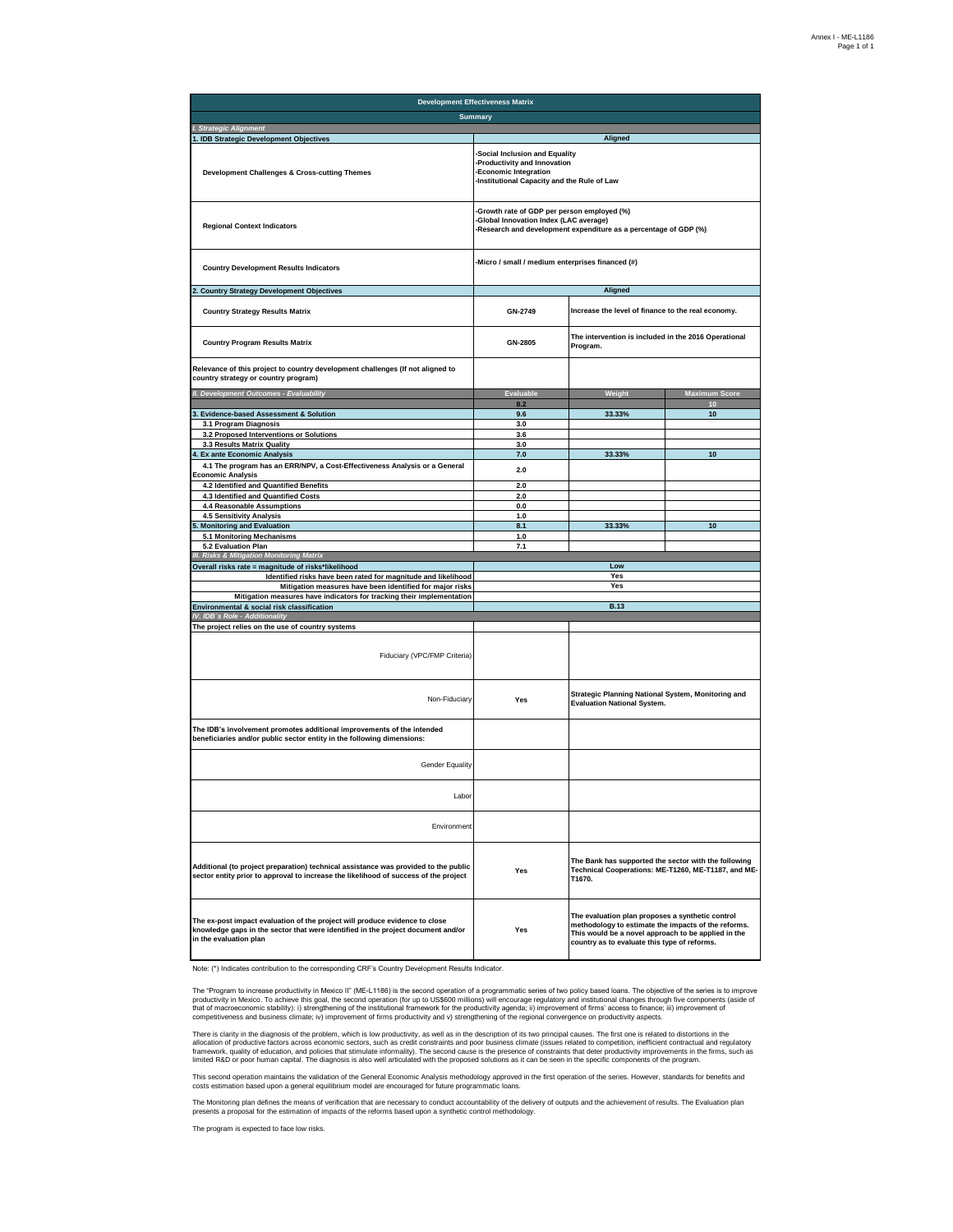## **POLICY MATRIX**

| <b>Policy objectives</b>                                                                                                                                 | <b>Agreements</b><br>Loan I                                                                                                                                                                                                                                                                                                                                                                                                                                                                                                                                                                  | <b>Agreements</b><br>Loan II                                                                                                                                                                                                                                                                                                    |  |  |  |  |
|----------------------------------------------------------------------------------------------------------------------------------------------------------|----------------------------------------------------------------------------------------------------------------------------------------------------------------------------------------------------------------------------------------------------------------------------------------------------------------------------------------------------------------------------------------------------------------------------------------------------------------------------------------------------------------------------------------------------------------------------------------------|---------------------------------------------------------------------------------------------------------------------------------------------------------------------------------------------------------------------------------------------------------------------------------------------------------------------------------|--|--|--|--|
| Stable macroeconomic framework                                                                                                                           |                                                                                                                                                                                                                                                                                                                                                                                                                                                                                                                                                                                              |                                                                                                                                                                                                                                                                                                                                 |  |  |  |  |
| Macroeconomic framework                                                                                                                                  | Maintain a stable macroeconomic framework<br>conducive to the achievement of the program's<br>objectives.                                                                                                                                                                                                                                                                                                                                                                                                                                                                                    | Maintain a stable macroeconomic framework<br>conducive to the achievement of the program's<br>objectives.                                                                                                                                                                                                                       |  |  |  |  |
| II. Strengthening of the institutional framework of the productivity agenda                                                                              |                                                                                                                                                                                                                                                                                                                                                                                                                                                                                                                                                                                              |                                                                                                                                                                                                                                                                                                                                 |  |  |  |  |
| Establish the objective of boosting productivity as a<br>priority pillar of the 2013-2018 National Development<br>Plan (PND).                            | Approval of the PND, including democratization of<br>productivity as a cross-cutting strategy of the<br>government's economic policy.                                                                                                                                                                                                                                                                                                                                                                                                                                                        |                                                                                                                                                                                                                                                                                                                                 |  |  |  |  |
| Establish a framework that structures and informs the<br>dialogue between all public, private, and social actors<br>involved in the productivity agenda. | Creation of the National Productivity Committee as an<br>advisory body to the executive branch of government,<br>for the purpose of setting objectives, goals, strategies,<br>actions, and priorities in the areas of productivity and<br>employment.<br>Creation of a Business Advisory Council for the<br>Economic Growth of Mexico that will serve as a link<br>between the federal government and the country's<br>business sector, and will be responsible for<br>coordinating actions for the formulation of policies and<br>programs aimed at promoting sustained economic<br>growth. | Approval of guidelines for the setup and<br>operation of the State Productivity Committees,<br>in a manner consistent with the objectives of<br>the Special Program to Democratize<br>Productivity.                                                                                                                             |  |  |  |  |
| Formulate principles and guidelines for action in the<br>area of productivity.                                                                           | Approval by the executive branch of a Special<br>Program to Democratize Productivity, which defines<br>the basic principles for the federal government's<br>actions in the area of productivity.                                                                                                                                                                                                                                                                                                                                                                                             | Approval of the sector programs included in the<br>PND that are consistent with the Special<br>Program to Democratize Productivity<br>Definition and adoption of the metrics for<br>guiding the budget and investment programs<br>toward the democratization of productivity<br>through publication of the corresponding rules. |  |  |  |  |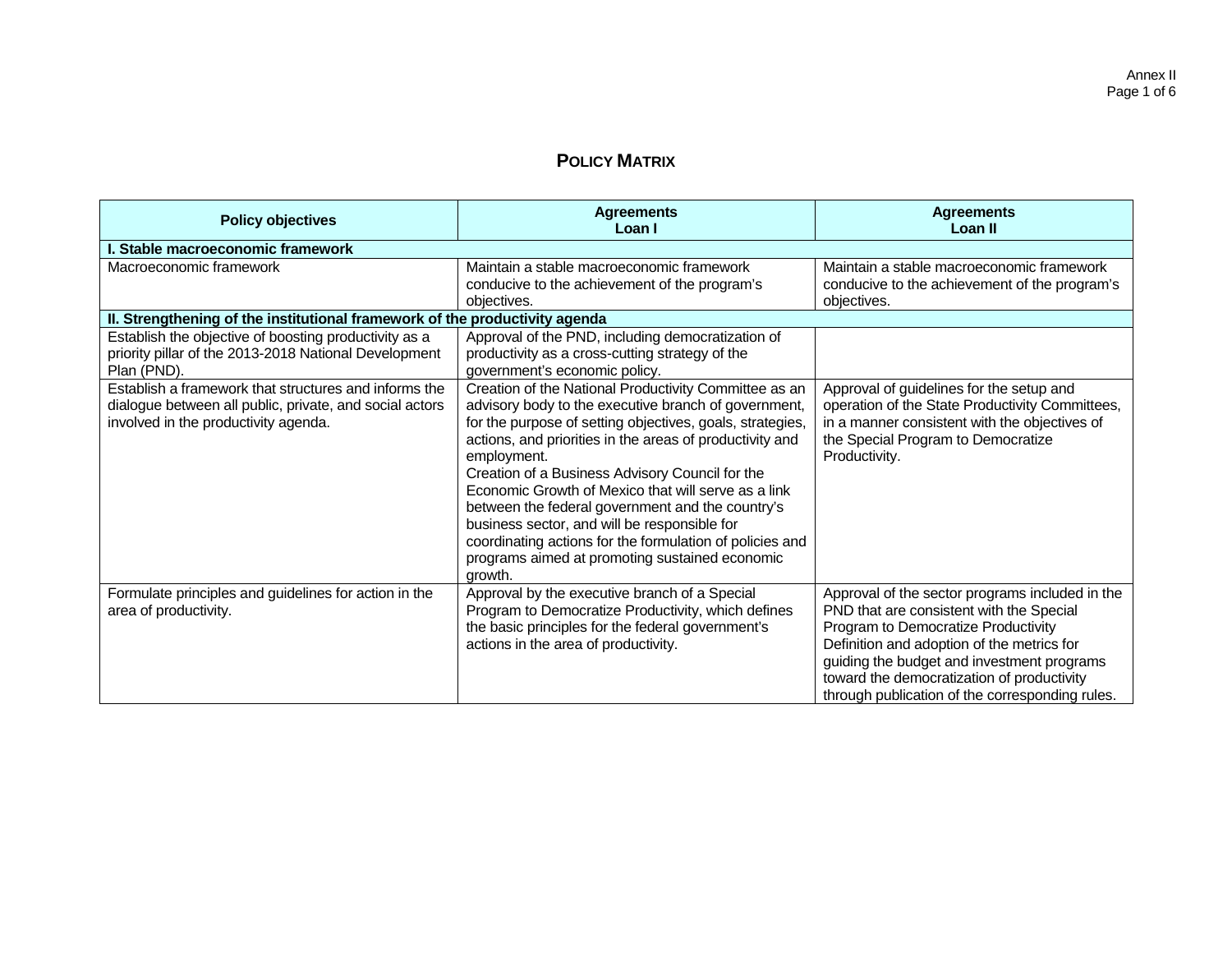Annex II Page 2 of 6

| <b>Policy objectives</b>                                                                                                                   | <b>Agreements</b><br>Loan I                                                                                                                                                                                                                                                                                                                                                                                                                                                                                         | <b>Agreements</b><br>Loan II                                                                                                                                                                                                                                                                                               |  |  |  |
|--------------------------------------------------------------------------------------------------------------------------------------------|---------------------------------------------------------------------------------------------------------------------------------------------------------------------------------------------------------------------------------------------------------------------------------------------------------------------------------------------------------------------------------------------------------------------------------------------------------------------------------------------------------------------|----------------------------------------------------------------------------------------------------------------------------------------------------------------------------------------------------------------------------------------------------------------------------------------------------------------------------|--|--|--|
| III. Improved allocation of the factors of production through access to business financing                                                 |                                                                                                                                                                                                                                                                                                                                                                                                                                                                                                                     |                                                                                                                                                                                                                                                                                                                            |  |  |  |
| (i) Reform public development banks (PDBs)                                                                                                 |                                                                                                                                                                                                                                                                                                                                                                                                                                                                                                                     |                                                                                                                                                                                                                                                                                                                            |  |  |  |
| Strengthen the mandate of public development banks<br>(PDBs) in order to improve their effectiveness.                                      | Introduce a bill to Congress to amend the Credit<br>Institutions Law and laws regulating the country's<br>PDBs, in order to clearly include the following in their<br>mandates: (i) facilitate access to credit and financial<br>services, particularly for small and medium-sized<br>enterprises (SMEs) and agricultural producers; and<br>(ii) serve the country's strategic and priority sectors,<br>taking gender equality criteria into account.                                                               | Formulate and publish the National<br>Development Financing Program, taking into<br>account the new mandate defined in the<br>financial reform.                                                                                                                                                                            |  |  |  |
| Make the operation of PDBs more flexible in order to<br>enhance their efficiency and effectiveness.                                        | Introduce the bill to Congress to amend the Credit<br>Institutions Law in order to: (i) increase the authority<br>of PDBs to formulate a human resources policy;<br>(ii) focus the work of the Boards of Directors of PDBs<br>on strategic issues and increase the operational<br>functions and information transfer duties of the<br>officers of the PDBs; and (iii) clarify the limits and<br>objectives of the investment policy and reduce<br>constraints on their operations.                                  | Develop a wage and human resources policy in<br>at least three PDBs that ensures the attraction<br>and retention of talent, through: (i) the creation<br>of Human Resource Committees with the<br>power to propose organizational and human<br>resource policy improvements; and (ii) approval<br>of Compensation Manuals. |  |  |  |
| (ii) Strengthen capital markets                                                                                                            |                                                                                                                                                                                                                                                                                                                                                                                                                                                                                                                     |                                                                                                                                                                                                                                                                                                                            |  |  |  |
| Increase efficiency and legal certainty in the operation<br>of the securities market in order to increase access to<br>the capital market. | Introduce a bill to Congress to amend the Securities<br>Market Law, in order to: (i) provide more flexible<br>investment and information programs that facilitate<br>SMEs' access to the capital market.; (ii) establish the<br>legal framework and types of credit instruments<br>based on the type of investment; (iii) eliminate<br>restrictions to the participation of the general investing<br>public in the securities market; and (iv) authorize and<br>facilitate capital market integration arrangements. | Develop and publish regulatory guidelines and<br>programs to provide SMEs' access to the<br>capital market, in accordance with international<br>best practices.                                                                                                                                                            |  |  |  |
| Increase investment firms' ability to attract and<br>diversify investments.                                                                | Introduce a bill in Congress to amend the Investment<br>Firms Law and the Securities Market Law in order to:<br>(i) adapt the corporate structure of the investment<br>companies to operate as investment funds; and<br>(ii) regulate the service providers of investment firms,<br>in accordance with international best practices.                                                                                                                                                                                | Develop and publish the secondary regulation<br>related to investment funds by the National<br>Banking and Securities Commission.                                                                                                                                                                                          |  |  |  |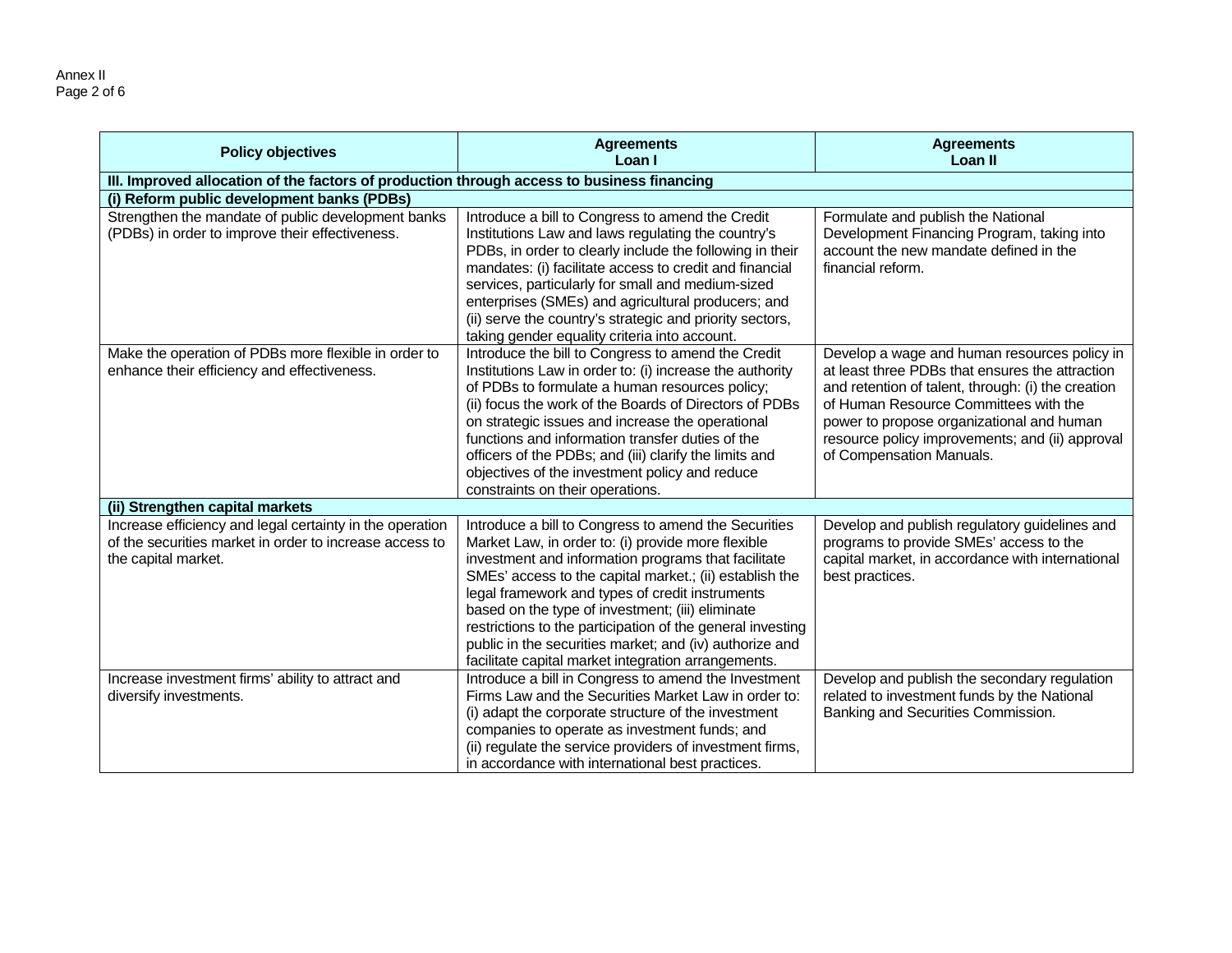| <b>Policy objectives</b>                                                                                      | <b>Agreements</b><br>Loan I                                                                                                                                                                                                                                                                                                                                                                                                                                                                                                                                                                                                                                                                                                                                                                                                                                                                                                                 | <b>Agreements</b><br>Loan II                                                                                                                                                                                                                                                                                                                                                                                             |
|---------------------------------------------------------------------------------------------------------------|---------------------------------------------------------------------------------------------------------------------------------------------------------------------------------------------------------------------------------------------------------------------------------------------------------------------------------------------------------------------------------------------------------------------------------------------------------------------------------------------------------------------------------------------------------------------------------------------------------------------------------------------------------------------------------------------------------------------------------------------------------------------------------------------------------------------------------------------------------------------------------------------------------------------------------------------|--------------------------------------------------------------------------------------------------------------------------------------------------------------------------------------------------------------------------------------------------------------------------------------------------------------------------------------------------------------------------------------------------------------------------|
| (iii) Increase competition in the financial sector                                                            |                                                                                                                                                                                                                                                                                                                                                                                                                                                                                                                                                                                                                                                                                                                                                                                                                                                                                                                                             |                                                                                                                                                                                                                                                                                                                                                                                                                          |
| Increase the mobility of users in the financial products<br>and services market.                              | Introduce the regulatory framework for competition to<br>Congress in order to increase the mobility of users in<br>the market, through the following actions: (i) reduce<br>restrictions on the transfer of consumer loans<br>between financial institutions; (ii) prohibit making the<br>granting of loans or operations contingent on the<br>purchase of services (iii) allow financial institutions<br>that are part of a financial group to offer the financial<br>products and services of other institutions; and<br>(iv) facilitate the portability of secured loans between<br>financial institutions, which are intended to purchase,<br>construct, remodel, or refinance housing.<br>Eliminate restrictions on foreign direct investment<br>(FDI) in the capital stock of financial institutions, such<br>as insurance companies, auxiliary financial<br>institutions, multipurpose financial institutions, and<br>credit unions. | Have the Federal Economic Competition<br>Commission (COFECE) conduct and publish a<br>study on competition in the financial sector,<br>including recommendations on guidelines for<br>increasing competition in the sector.<br>Have the Department of Finance develop and<br>publish a system to evaluate the operations of<br>banking institutions and their compliance with<br>the provisions of the financial reform. |
| Increase the availability of credit information and the<br>protection and defense of financial service users. | Amend the Financial Service User Protection and<br>Defense Law and other related laws in order to:<br>(i) grant more powers to the National Commission<br>for the Protection and Defense of Users of Financial<br>Services (CONDUSEF) to regulate contracts,<br>oversee the quality of financial information available<br>to users, and enable the establishment of a<br>financial institutions bureau; and (ii) strengthen the<br>arbitration system for financial matters, in order to<br>settle disputes between financial institutions and<br>customers.                                                                                                                                                                                                                                                                                                                                                                                | Strengthen CONDUSEF by improving its<br>internal procedures, coordination with actors,<br>and budget and staff allocations through<br>publication of the corresponding amendments<br>to its charter, the Law for the Protection and<br>Defense of Users of Financial Services, and<br>provisions applicable to financial institutions.                                                                                   |
| (iv) Strengthen prudential regulation                                                                         |                                                                                                                                                                                                                                                                                                                                                                                                                                                                                                                                                                                                                                                                                                                                                                                                                                                                                                                                             |                                                                                                                                                                                                                                                                                                                                                                                                                          |
| Strengthen the autonomy and capacities of prudential<br>regulation institutions.                              | Introduce a bill in Congress and/or submit it to the<br>appropriate administrative bodies to amend financial<br>legislation to include the following measures:<br>Legal strengthening of the autonomy and capacity of<br>the National Banking and Securities Commission<br>(CNBV) in the area of prudential regulation, in order<br>to: (i) supervise currency exchange centers and<br>money transmitters, auxiliary credit organizations,                                                                                                                                                                                                                                                                                                                                                                                                                                                                                                  | Have the CNBV develop and publish<br>regulations on self-correction measures and<br>liquidity requirements.                                                                                                                                                                                                                                                                                                              |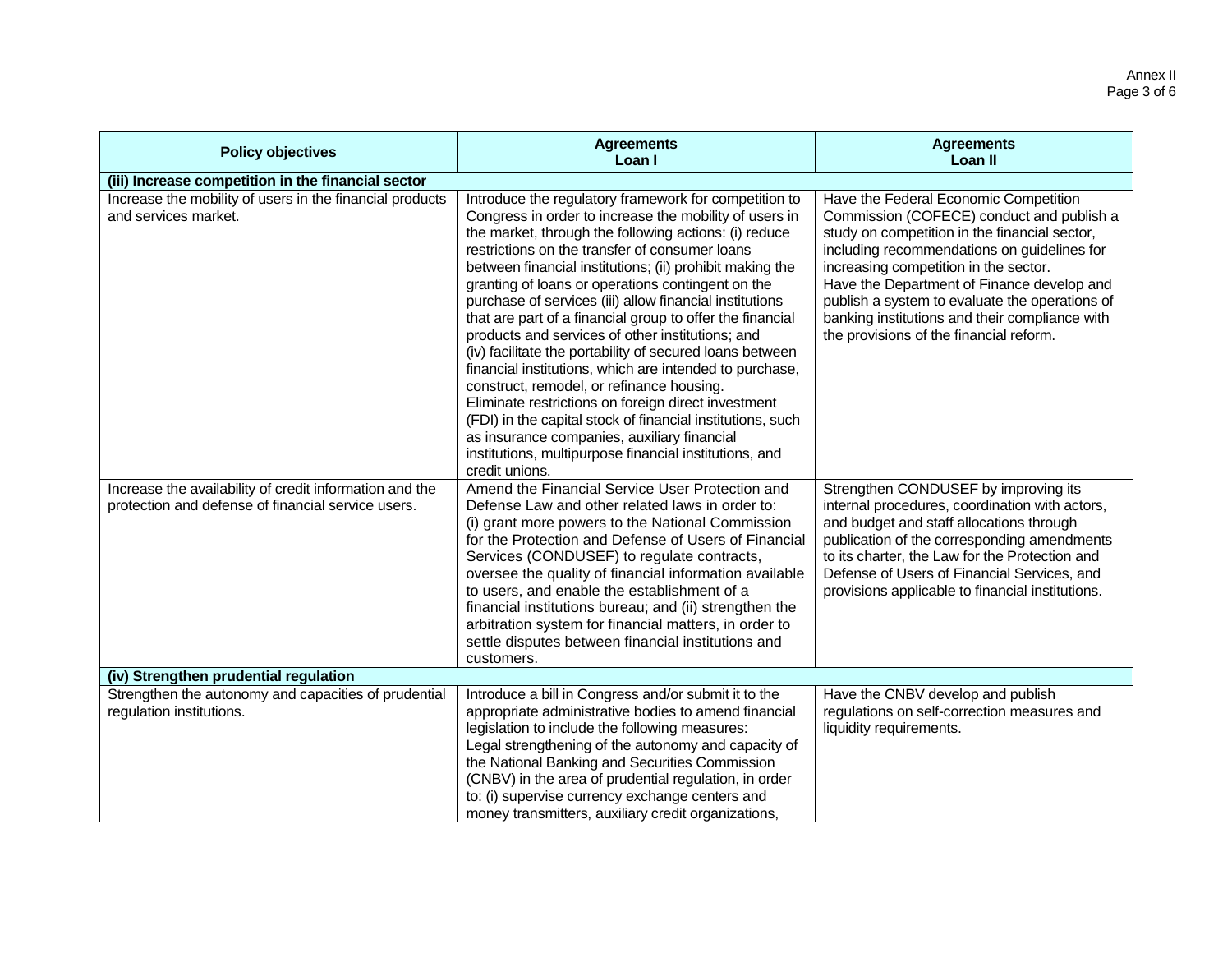#### Annex II Page 4 of 6

| multipurpose financial institutions, credit unions, and<br>investment fund service providers; and (ii) strengthen<br>the information exchange system.<br>Improve prudential regulation.<br>Strengthen the regulatory framework for credit<br>unions, multipurpose financial institutions, and<br>auxiliary credit organizations, in order to: (i) improve<br>corporate governance and the transparency of their<br>operations; and (ii) clearly regulate entry and exit<br>conditions when conducting operations.<br>Amend the Financial Groups Law pursuant to Basel II<br>standards, in order to: (i) improve the corporate<br>governance of holding companies; (ii) increase the<br>oversight capacity of the authorities in charge of<br>liquidating financial groups; (iii) improve coordination<br>with authorities in other countries in charge of the<br>oversight of financial conglomerates; and<br>(iv) introduce limitations to operations with related<br>persons that may be carried out by a credit institution, | <b>Policy objectives</b> | <b>Agreements</b><br>Loan I | <b>Agreements</b><br>Loan II |
|---------------------------------------------------------------------------------------------------------------------------------------------------------------------------------------------------------------------------------------------------------------------------------------------------------------------------------------------------------------------------------------------------------------------------------------------------------------------------------------------------------------------------------------------------------------------------------------------------------------------------------------------------------------------------------------------------------------------------------------------------------------------------------------------------------------------------------------------------------------------------------------------------------------------------------------------------------------------------------------------------------------------------------|--------------------------|-----------------------------|------------------------------|
|                                                                                                                                                                                                                                                                                                                                                                                                                                                                                                                                                                                                                                                                                                                                                                                                                                                                                                                                                                                                                                 |                          |                             |                              |
|                                                                                                                                                                                                                                                                                                                                                                                                                                                                                                                                                                                                                                                                                                                                                                                                                                                                                                                                                                                                                                 |                          |                             |                              |
|                                                                                                                                                                                                                                                                                                                                                                                                                                                                                                                                                                                                                                                                                                                                                                                                                                                                                                                                                                                                                                 |                          |                             |                              |
|                                                                                                                                                                                                                                                                                                                                                                                                                                                                                                                                                                                                                                                                                                                                                                                                                                                                                                                                                                                                                                 |                          |                             |                              |
|                                                                                                                                                                                                                                                                                                                                                                                                                                                                                                                                                                                                                                                                                                                                                                                                                                                                                                                                                                                                                                 |                          |                             |                              |
|                                                                                                                                                                                                                                                                                                                                                                                                                                                                                                                                                                                                                                                                                                                                                                                                                                                                                                                                                                                                                                 |                          |                             |                              |
|                                                                                                                                                                                                                                                                                                                                                                                                                                                                                                                                                                                                                                                                                                                                                                                                                                                                                                                                                                                                                                 |                          |                             |                              |
|                                                                                                                                                                                                                                                                                                                                                                                                                                                                                                                                                                                                                                                                                                                                                                                                                                                                                                                                                                                                                                 |                          |                             |                              |
|                                                                                                                                                                                                                                                                                                                                                                                                                                                                                                                                                                                                                                                                                                                                                                                                                                                                                                                                                                                                                                 |                          |                             |                              |
|                                                                                                                                                                                                                                                                                                                                                                                                                                                                                                                                                                                                                                                                                                                                                                                                                                                                                                                                                                                                                                 |                          |                             |                              |
|                                                                                                                                                                                                                                                                                                                                                                                                                                                                                                                                                                                                                                                                                                                                                                                                                                                                                                                                                                                                                                 |                          |                             |                              |
|                                                                                                                                                                                                                                                                                                                                                                                                                                                                                                                                                                                                                                                                                                                                                                                                                                                                                                                                                                                                                                 |                          |                             |                              |
|                                                                                                                                                                                                                                                                                                                                                                                                                                                                                                                                                                                                                                                                                                                                                                                                                                                                                                                                                                                                                                 |                          |                             |                              |
|                                                                                                                                                                                                                                                                                                                                                                                                                                                                                                                                                                                                                                                                                                                                                                                                                                                                                                                                                                                                                                 |                          |                             |                              |
|                                                                                                                                                                                                                                                                                                                                                                                                                                                                                                                                                                                                                                                                                                                                                                                                                                                                                                                                                                                                                                 |                          |                             |                              |
|                                                                                                                                                                                                                                                                                                                                                                                                                                                                                                                                                                                                                                                                                                                                                                                                                                                                                                                                                                                                                                 |                          |                             |                              |
|                                                                                                                                                                                                                                                                                                                                                                                                                                                                                                                                                                                                                                                                                                                                                                                                                                                                                                                                                                                                                                 |                          |                             |                              |
| as well as noncompliance penalties.                                                                                                                                                                                                                                                                                                                                                                                                                                                                                                                                                                                                                                                                                                                                                                                                                                                                                                                                                                                             |                          |                             |                              |
| IV. Improvement of competition and the business climate                                                                                                                                                                                                                                                                                                                                                                                                                                                                                                                                                                                                                                                                                                                                                                                                                                                                                                                                                                         |                          |                             |                              |
| (i) Increase competition in strategic sectors                                                                                                                                                                                                                                                                                                                                                                                                                                                                                                                                                                                                                                                                                                                                                                                                                                                                                                                                                                                   |                          |                             |                              |
| Strengthen the regulatory framework for competition.<br>Implement a regulatory framework for competition<br>Publish the amendment to the Competition<br>Law, to include new COFECE mandates and<br>that includes: (i) granting more autonomy                                                                                                                                                                                                                                                                                                                                                                                                                                                                                                                                                                                                                                                                                                                                                                                    |                          |                             |                              |
| (constitutional autonomy) to the Federal Economic<br>capacities.                                                                                                                                                                                                                                                                                                                                                                                                                                                                                                                                                                                                                                                                                                                                                                                                                                                                                                                                                                |                          |                             |                              |
| Competition Commission (CFCE), and making a                                                                                                                                                                                                                                                                                                                                                                                                                                                                                                                                                                                                                                                                                                                                                                                                                                                                                                                                                                                     |                          |                             |                              |
| distinction between its analysis duties and its                                                                                                                                                                                                                                                                                                                                                                                                                                                                                                                                                                                                                                                                                                                                                                                                                                                                                                                                                                                 |                          |                             |                              |
| commissioner duties; and (ii) granting greater                                                                                                                                                                                                                                                                                                                                                                                                                                                                                                                                                                                                                                                                                                                                                                                                                                                                                                                                                                                  |                          |                             |                              |
| regulatory capacity to the CFCE, particularly with                                                                                                                                                                                                                                                                                                                                                                                                                                                                                                                                                                                                                                                                                                                                                                                                                                                                                                                                                                              |                          |                             |                              |
| respect to the regulation of essential inputs, and                                                                                                                                                                                                                                                                                                                                                                                                                                                                                                                                                                                                                                                                                                                                                                                                                                                                                                                                                                              |                          |                             |                              |
| ordering the divestiture of assets and rights, to                                                                                                                                                                                                                                                                                                                                                                                                                                                                                                                                                                                                                                                                                                                                                                                                                                                                                                                                                                               |                          |                             |                              |
| prevent competition problems.                                                                                                                                                                                                                                                                                                                                                                                                                                                                                                                                                                                                                                                                                                                                                                                                                                                                                                                                                                                                   |                          |                             |                              |
| Implement a new framework for competition in the<br>Increase competition in the area of<br>Publish the amendment to the General                                                                                                                                                                                                                                                                                                                                                                                                                                                                                                                                                                                                                                                                                                                                                                                                                                                                                                 |                          |                             |                              |
| telecommunications and audiovisual services<br>telecommunications and broadcasting sector, which<br>Telecommunications Law and principal                                                                                                                                                                                                                                                                                                                                                                                                                                                                                                                                                                                                                                                                                                                                                                                                                                                                                        |                          |                             |                              |
| includes: (i) reducing barriers to entry, particularly of<br>secondary regulations.                                                                                                                                                                                                                                                                                                                                                                                                                                                                                                                                                                                                                                                                                                                                                                                                                                                                                                                                             |                          |                             |                              |
| FDI; (ii) creating the Federal Telecommunications<br>Publish the regulations governing the start of                                                                                                                                                                                                                                                                                                                                                                                                                                                                                                                                                                                                                                                                                                                                                                                                                                                                                                                             |                          |                             |                              |
| operations of IFETEL and COFECE.<br>Institute (IFETEL) as the regulatory agency for the                                                                                                                                                                                                                                                                                                                                                                                                                                                                                                                                                                                                                                                                                                                                                                                                                                                                                                                                         |                          |                             |                              |
| sector and defining its responsibilities; (iii) increasing<br>Develop and publish a communications and<br>autonomy, regulatory capacity, and ability to assess<br>transportation sector program (2013-2018)                                                                                                                                                                                                                                                                                                                                                                                                                                                                                                                                                                                                                                                                                                                                                                                                                     |                          |                             |                              |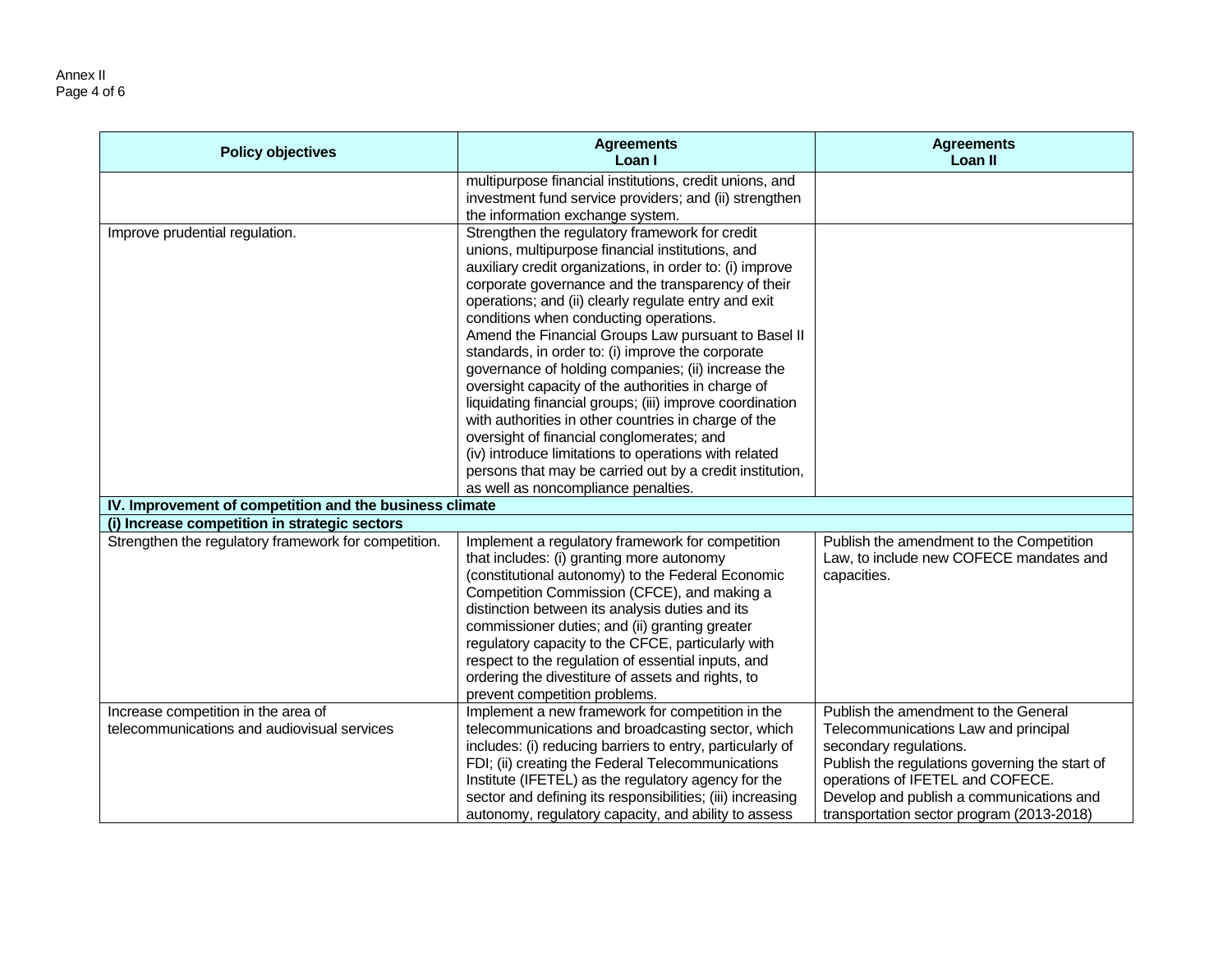| <b>Policy objectives</b>                                                                        | <b>Agreements</b><br>Loan I                                                                                                                                                                                                                                                                                                                                                                                         | <b>Agreements</b><br>Loan II                                                                                                                                                                                                                                                                                                                                            |
|-------------------------------------------------------------------------------------------------|---------------------------------------------------------------------------------------------------------------------------------------------------------------------------------------------------------------------------------------------------------------------------------------------------------------------------------------------------------------------------------------------------------------------|-------------------------------------------------------------------------------------------------------------------------------------------------------------------------------------------------------------------------------------------------------------------------------------------------------------------------------------------------------------------------|
|                                                                                                 | penalties for the regulatory agency, particularly in the<br>area of abuse of dominant position; and (iv) improving<br>the efficiency of the judicial branch in the area of<br>telecommunications.                                                                                                                                                                                                                   | Develop and publish a system of indicators for<br>telecommunications markets.                                                                                                                                                                                                                                                                                           |
| (ii) Improve bankruptcy proceedings and the enforcement of collateral obligations and contracts |                                                                                                                                                                                                                                                                                                                                                                                                                     |                                                                                                                                                                                                                                                                                                                                                                         |
| Increase the efficiency of bankruptcy proceedings.                                              | Introduce an amendment to the Commercial<br>Bankruptcy Law in order to streamline the bankruptcy<br>process, incorporate more modern and standardized<br>technological and accounting mechanisms, and<br>strengthen the rights of creditors and merchants.<br>Introduce the amendment to the Judiciary Law in<br>order to increase specialization in commercial matters<br>and make case assignment more efficient. | Institutional strengthening of the courts in<br>commercial matters through activities of the<br>Federal Regulatory Improvement Commission<br>(COFEMER).                                                                                                                                                                                                                 |
| Improve efficiency in the enforcement of collateral<br>obligations.                             | Introduce an amendment to the Commercial Code to<br>shorten time periods and increase the enforceability<br>of public documents.<br>Introduce an amendment to the General Law on<br>Negotiable Instruments and Credit Transactions that<br>includes the option of transferring the ownership of<br>pledged securities without the need for a judicial<br>proceeding.                                                |                                                                                                                                                                                                                                                                                                                                                                         |
| (iii) Further simplify electronic government processes                                          |                                                                                                                                                                                                                                                                                                                                                                                                                     |                                                                                                                                                                                                                                                                                                                                                                         |
| Make government management more flexible and<br>efficient                                       | Create a National Digital Strategy Coordination Office<br>in a single unit responsible for coordinating the<br>National Digital Strategy on information and<br>communications technologies, in coordination with<br>public administration offices.                                                                                                                                                                  | Develop and publish a National Digital Strategy<br>to simplify business requirements and<br>electronic government (e-government).                                                                                                                                                                                                                                       |
| Reduce regulatory burdens                                                                       | Introduce a bill to Congress to amend the<br>Commercial Code and Commercial Companies Act,<br>which will simplify administrative transactions in order<br>to facilitate business activities and strengthen the<br>rights of minority shareholders, in accordance with<br>international best practices                                                                                                               | Develop and publish a program to simplify<br>bureaucratic requirements at the federal, state,<br>and municipal levels, in accordance with<br>international best practices, as well as its<br>outcomes.<br>Review processes and foreign investment<br>caps, with the objective of increasing<br>productivity and competition, and publish the<br>corresponding policies. |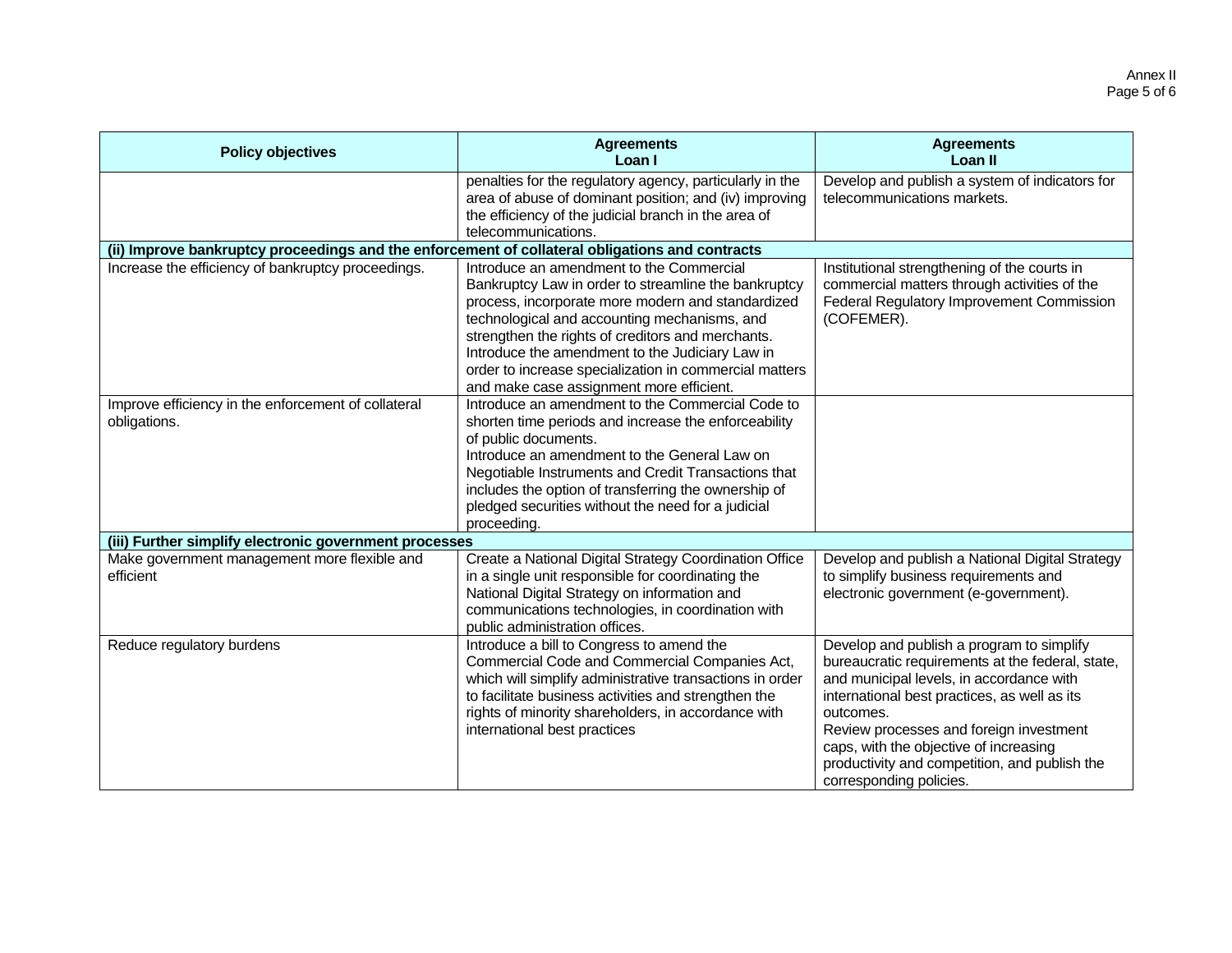Annex II Page 6 of 6

| <b>Policy objectives</b>                                                                                                                                       | <b>Agreements</b><br>Loan I                                                                                                                                                                                                                                                                                                                                                                                                                                                                                                                                                                                                       | <b>Agreements</b><br>Loan II                                                                                                                                                                                                                                                                                                                                                                                                                                                                                                                                                             |  |  |  |  |
|----------------------------------------------------------------------------------------------------------------------------------------------------------------|-----------------------------------------------------------------------------------------------------------------------------------------------------------------------------------------------------------------------------------------------------------------------------------------------------------------------------------------------------------------------------------------------------------------------------------------------------------------------------------------------------------------------------------------------------------------------------------------------------------------------------------|------------------------------------------------------------------------------------------------------------------------------------------------------------------------------------------------------------------------------------------------------------------------------------------------------------------------------------------------------------------------------------------------------------------------------------------------------------------------------------------------------------------------------------------------------------------------------------------|--|--|--|--|
| V. Improved productivity within businesses                                                                                                                     |                                                                                                                                                                                                                                                                                                                                                                                                                                                                                                                                                                                                                                   |                                                                                                                                                                                                                                                                                                                                                                                                                                                                                                                                                                                          |  |  |  |  |
| Institutional strengthening and promotion of policies<br>on entrepreneurship and innovation.                                                                   | Create the National Entrepreneurs Institute<br>(INADEM) as a tool to: (i) execute and coordinate the<br>national policy to support entrepreneurs and SMEs;<br>and (ii) promote innovation, competitiveness, and<br>entry into national and international markets in order<br>to increase SMEs' contribution to economic<br>development.<br>Have INADEM identify strategic sectors for business<br>development and entrepreneurship at the state level.                                                                                                                                                                            | Develop and publish the Strategic Work Plan<br>for INADEM.<br>Create and strengthen points of access to<br>programs related to entrepreneurs and SMEs<br>in at least 15 states in the nation.                                                                                                                                                                                                                                                                                                                                                                                            |  |  |  |  |
| Institutional strengthening and promotion of science,<br>technology, and innovation policies.                                                                  | Strengthen the regulation and governance of science,<br>technology, and innovation policies: (i) set up a<br>science, technology, and innovation coordination<br>office in a single administrative unit in the Office of the<br>President of the Republic, in charge of heading and<br>efficiently coordinating the efforts of the various actors<br>in the sector; (ii) set a goal of national investment in<br>science, technology, and innovation of at least 1% of<br>GDP by 2018; and (iii) increase the budget allocation<br>for the 2013 fiscal year earmarked for Research,<br>Development and Innovation (R+D+I) by 10%. | Have the National Science and Technology<br>Council (CONACYT) approve and publish the<br>Special Science, Technology, and Innovation<br>Program.<br>Continue to hold meetings of the National<br>Science, Technology, and Innovation<br>Conference in order to improve the<br>coordination of CONACYT with the states, as<br>reflected in the respective proceedings and<br>resolutions.<br>Allocate budget resources so that the national<br>investment in R+D+I increases annually and<br>reaches the established R+D+I investment<br>goal, and publish the corresponding allocations. |  |  |  |  |
| VI. Regional development and convergence                                                                                                                       |                                                                                                                                                                                                                                                                                                                                                                                                                                                                                                                                                                                                                                   |                                                                                                                                                                                                                                                                                                                                                                                                                                                                                                                                                                                          |  |  |  |  |
| Definition of a policy for specific regions and sectors<br>in order to integrate all of the regions in the country<br>into national and international markets. | Sign a framework agreement for cooperation<br>between the Federal Commission on Regulatory<br>Improvement and the Mexican Economic<br>Development Association to promote increased and<br>more effective collaboration between the Federation<br>and the federal entities with regard to improving and<br>simplifying regulations on entrepreneurial activity.<br>Entry into force of the Federal Labor Law establishing<br>a legal framework for creating State Productivity<br>Committees.                                                                                                                                      | Have the relevant institutions and entities<br>conduct specific territorial diagnostic<br>assessments to increase productivity in at least<br>three states.<br>Develop and publish specific sector plans to<br>increase productivity, preferably in the<br>agriculture sector, the services sector, and/or<br>the tourism sector.                                                                                                                                                                                                                                                        |  |  |  |  |